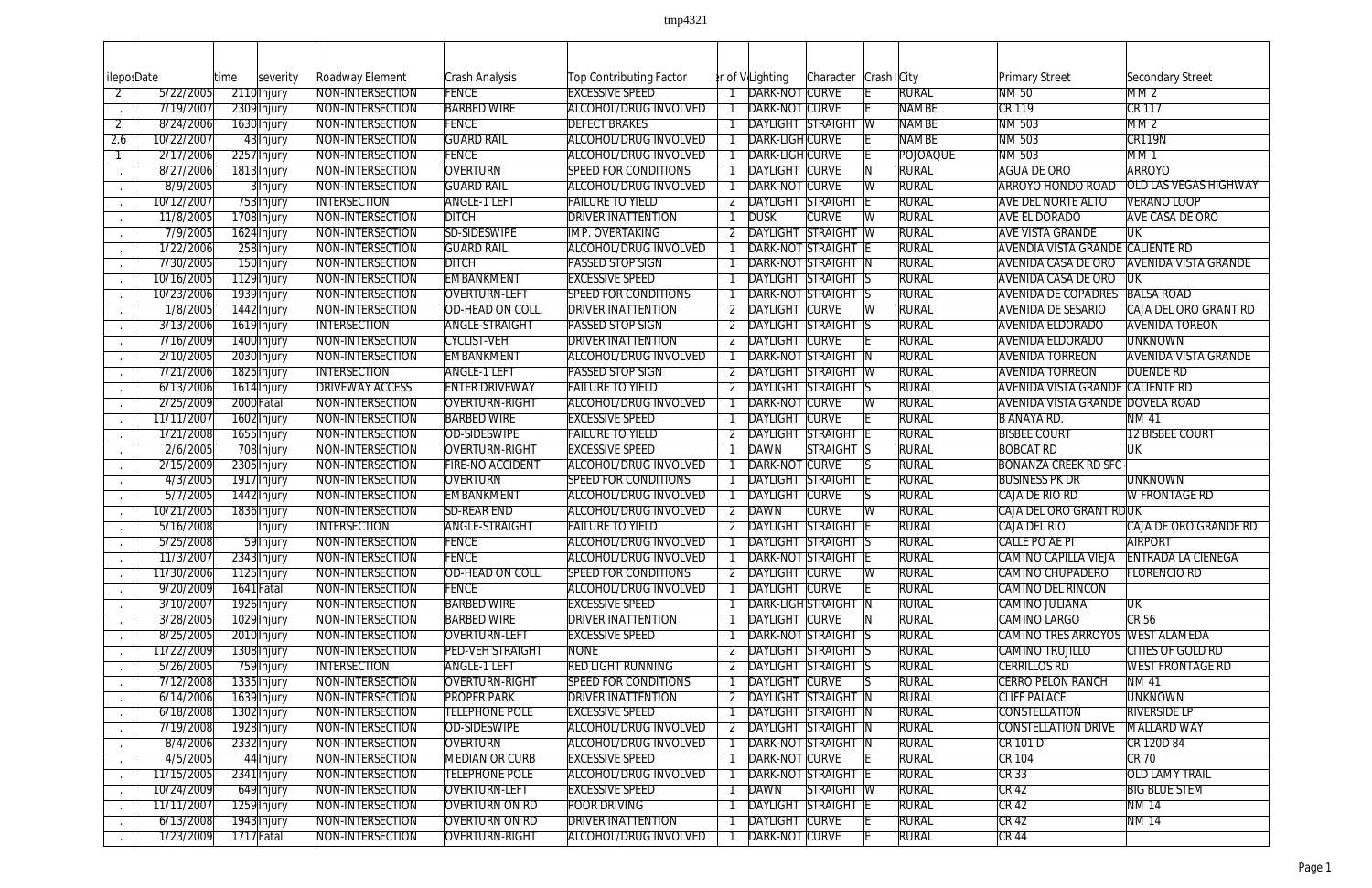| 7/28/2006  | 803 Injury  | <b>NON-INTERSECTION</b> | OVERTURN-LEFT           | <b>DRIVER INATTENTION</b>    |                | <b>DAYLIGHT CURVE</b>      |                 |                         | <b>RURAL</b> | CR 44          | <b>DRIVEWAY 59A</b>         |
|------------|-------------|-------------------------|-------------------------|------------------------------|----------------|----------------------------|-----------------|-------------------------|--------------|----------------|-----------------------------|
| 7/28/2006  | 38 Injury   | NON-INTERSECTION        | <b>TREE</b>             | <b>ALCOHOL/DRUG INVOLVED</b> |                | <b>DARK-NOT</b>            | STRAIGHT        |                         | <b>RURAL</b> | <b>CR 44</b>   | <b>NM14</b>                 |
| 1/2/2009   | 1107 Injury | NON-INTERSECTION        | <b>FENCE</b>            | <b>DRIVER INATTENTION</b>    |                | <b>DAYLIGHT CURVE</b>      |                 |                         | <b>RURAL</b> | <b>CR 45</b>   | $\overline{25}$             |
| 1/28/2005  | 944 Injury  | NON-INTERSECTION        | <b>OVERTURN</b>         | <b>EXCESSIVE SPEED</b>       |                | <b>DAYLIGHT STRAIGHT</b>   |                 | $\overline{\mathsf{w}}$ | <b>RURAL</b> | <b>CR 45</b>   | MM <sub>6</sub>             |
| 9/27/2006  | 1840 Injury | NON-INTERSECTION        | <b>PED-VEH STRAIGHT</b> | ALCOHOL/DRUG INVOLVED        | 6              | <b>DAYLIGHT STRAIGHT</b>   |                 | $\overline{\mathsf{W}}$ | <b>RURAL</b> | <b>CR 45</b>   | <b>NM 14</b>                |
| 10/14/2006 |             | NON-INTERSECTION        | <b>OVERTURN ON RD</b>   | <b>EXCESSIVE SPEED</b>       |                | <b>DAYLIGHT CURVE</b>      |                 |                         | <b>RURAL</b> | <b>CR 45</b>   | <b>NM14</b>                 |
|            | 1437 Injury |                         |                         |                              |                |                            |                 |                         |              |                |                             |
| 11/16/2006 | 749 Injury  | NON-INTERSECTION        | <b>OVERTURN-RIGHT</b>   | <b>EXCESSIVE SPEED</b>       |                | <b>DAYLIGHT CURVE</b>      |                 |                         | <b>RURAL</b> | <b>CR 45</b>   | <b>NM14</b>                 |
| 3/15/2009  | 1330 Injury | NON-INTERSECTION        | <b>OVERTURN-LEFT</b>    | ALCOHOL/DRUG INVOLVED        |                | <b>DAYLIGHT CURVE</b>      |                 |                         | <b>RURAL</b> | CR45           | NM <sub>14</sub>            |
| 2/18/2007  | 2331 Fatal  | NON-INTERSECTION        | OVERTURN-RIGHT          | ALCOHOL/DRUG INVOLVED        |                | DARK-NOT CURVE             |                 | W                       | <b>RURAL</b> | CR56           |                             |
| 12/18/2005 | 2306 Injury | NON-INTERSECTION        | OVERTURN-RIGHT          | <b>ALCOHOL/DRUG INVOLVED</b> |                | <b>DARK-NOT CURVE</b>      |                 |                         | rural        | <b>CR 56</b>   | <b>CAMINO DEL CANON</b>     |
| 4/23/2005  | 2041 Injury | NON-INTERSECTION        | <b>FIXED OBJECT-NS</b>  | <b>ALCOHOL/DRUG INVOLVED</b> |                | <b>DARK-NOT CURVE</b>      |                 |                         | <b>RURAL</b> | <b>CR 56</b>   | <b>CAMINO TORCIDO LOOP</b>  |
| 5/9/2005   | 952 Injury  | NON-INTERSECTION        | <b>OVERTURN-LEFT</b>    | <b>ALCOHOL/DRUG INVOLVED</b> |                | <b>DAYLIGHT STRAIGHT</b>   |                 |                         | <b>RURAL</b> | $CR$ 56        | <b>HUEY RD</b>              |
| 1/16/2005  | 1404 Injury | <b>INTERSECTION</b>     | <b>ANGLE-STRAIGHT</b>   | <b>DRIVER INATTENTION</b>    |                | <b>DAYLIGHT STRAIGHT S</b> |                 |                         | <b>RURAL</b> | CR56           | <b>LOMA DE TANQUE</b>       |
| 9/23/2006  | 846 Injury  | NON-INTERSECTION        | OD-HEAD ON COLL.        | <b>LEFT OF CENTER</b>        |                | <b>DAYLIGHT CURVE</b>      |                 |                         | <b>RURAL</b> | CR56           | POLO DR                     |
| 2/24/2007  | 2206 Injury | NON-INTERSECTION        | <b>OVERTURN-RIGHT</b>   | ALCOHOL/DRUG INVOLVED        |                | DARK-NOT CURVE             |                 |                         | <b>RURAL</b> | <b>CR 56</b>   | <b>UK</b>                   |
| 8/11/2009  | 1133 Injury | NON-INTERSECTION        | OVERTURN-LEFT           | <b>EXCESSIVE SPEED</b>       |                | <b>DAYLIGHT CURVE</b>      |                 |                         | <b>RURAL</b> | <b>CR 56</b>   | <b>UNKNOWN</b>              |
| 11/4/2007  | 533 Injury  | NON-INTERSECTION        | <b>OVERTURN-RIGHT</b>   | <b>ALCOHOL/DRUG INVOLVED</b> |                | <b>DAWN</b>                | <b>STRAIGHT</b> |                         | <b>RURAL</b> | <b>CR 56</b>   | <b>VILLA DE LOS ROMEROS</b> |
| 2/19/2005  | 10 Injury   | NON-INTERSECTION        | <b>OVERTURN-RIGHT</b>   | ALCOHOL/DRUG INVOLVED        |                | DARK-NOT CURVE             |                 |                         | <b>RURAL</b> | <b>CR 56</b>   | <b>CURVE APEX</b>           |
| 9/3/2006   | 24 Injury   | NON-INTERSECTION        | OVERTURN-RIGHT          | <b>FAILURE TO YIELD</b>      |                | <b>DARK-NOT CURVE</b>      |                 | $\overline{\mathsf{W}}$ | <b>RURAL</b> | <b>CR 56</b>   | <b>NM599</b>                |
| 7/11/2007  | 47 Injury   | NON-INTERSECTION        | <b>TELEPHONE POLE</b>   | <b>DRIVER INATTENTION</b>    |                | DARK-LIGH STRAIGHT         |                 | -W                      | <b>RURAL</b> | <b>CR 56 A</b> | 59 46                       |
| 4/1/2006   | 1434 Injury | NON-INTERSECTION        | <b>TELEPHONE POLE</b>   | <b>EXCESSIVE SPEED</b>       |                | <b>DAYLIGHT STRAIGHT</b>   |                 |                         | <b>RURAL</b> | <b>CR 56 A</b> | <b>LUNA Y SOL</b>           |
| 12/10/2008 | 2225 Injury | NON-INTERSECTION        | <b>OVERTURN ON RD</b>   | <b>AVOID VEHICLE</b>         |                | <b>DARK-NOT STRAIGHT</b>   |                 | -IW                     | <b>RURAL</b> | <b>CR 56 A</b> | CAMINO JILIANNA             |
| 8/8/2005   | 739 Injury  | <b>INTERSECTION</b>     | <b>ANGLE-STRAIGHT</b>   | ALCOHOL/DRUG INVOLVED        |                | <b>DAYLIGHT CURVE</b>      |                 |                         | <b>RURAL</b> | <b>CR 56 A</b> | CAMINO JULIANA              |
| 5/22/2009  | 1920 Injury | <b>INTERSECTION</b>     | <b>ANGLE-STRAIGHT</b>   | ALCOHOL/DRUG INVOLVED        |                | <b>DAYLIGHT STRAIGHT</b>   |                 | -W                      | <b>RURAL</b> | <b>CR 56 A</b> | <b>UNKNOWN</b>              |
| 8/7/2005   | 30 Injury   | NON-INTERSECTION        | OD-HEAD ON COLL.        | LEFT OF CENTER               |                | DARK-NOT STRAIGHT          |                 |                         | <b>RURAL</b> | <b>CR 57</b>   | $\overline{25}$             |
| 10/13/2008 | 1700 Injury | NON-INTERSECTION        | <b>EMBANKMENT</b>       | <b>EXCESSIVE SPEED</b>       |                | DAYLIGHT STRAIGHT N        |                 |                         | <b>RURAL</b> | <b>CR 57 A</b> | $\overline{\text{UK}}$      |
| 7/4/2005   | 2054 Injury | NON-INTERSECTION        | <b>OVERTURN-RIGHT</b>   | <b>ALCOHOL/DRUG INVOLVED</b> |                | <b>DARK-NOT STRAIGHT</b>   |                 |                         | rural        | <b>CR 58</b>   | <b>LEAPING POWDER RD</b>    |
| 11/29/2005 |             | NON-INTERSECTION        | OVERTURN ON RD          | <b>SPEED FOR CONDITIONS</b>  |                | <b>DAYLIGHT CURVE</b>      |                 |                         | <b>RURAL</b> | <b>CR 58</b>   | <b>OLD LAS VEGAS HWY</b>    |
|            | 1608 Injury | NON-INTERSECTION        | OVERTURN-RIGHT          | MECH. DEFECT                 |                | <b>DAYLIGHT STRAIGHT</b>   |                 |                         | <b>RURAL</b> | CR62           |                             |
| 9/10/2006  | 1035 Injury |                         |                         |                              |                |                            |                 |                         |              |                |                             |
| 6/8/200    | 1802 Injury | NON-INTERSECTION        | VEH-CYC. BEHIND         | <b>DRIVER INATTENTION</b>    |                | DAYLIGHT STRAIGHT          |                 | -W                      | <b>RURAL</b> | CR62           | NM 599                      |
| 6/23/2008  | 1609 Injury | NON-INTERSECTION        | <b>OD-SIDESWIPE</b>     | <b>DRIVER INATTENTION</b>    | 2              | <b>DAYLIGHT CURVE</b>      |                 |                         | <b>RURAL</b> | CR62           | <b>PRAIRIE DOG LP</b>       |
| 1/17/2009  | 1439 Injury | NON-INTERSECTION        | OD-HEAD ON COLL.        | <b>LEFT OF CENTER</b>        | 2              | <b>DAYLIGHT CURVE</b>      |                 |                         | <b>RURAL</b> | CR62           | UNKNOWN                     |
| 5/23/2005  | 1834 Injury | <b>INTERSECTION</b>     | <b>ANGLE-1 LEFT</b>     | PASSED STOP SIGN             |                | DAYLIGHT STRAIGHT          |                 |                         | <b>RURAL</b> | CR66           | <b>HENRY LYNCH RD</b>       |
| 7/5/2005   | 1805 Injury | <b>DRIVEWAY ACCESS</b>  | <b>LEAVE DRIVEWAY</b>   | <b>FAILURE TO YIELD</b>      |                | <b>DAYLIGHT STRAIGHT S</b> |                 |                         | <b>RURAL</b> | CR 66          | <b>LEDD DRIVE</b>           |
| 2/25/2005  | 1513 Injury | NON-INTERSECTION        | <b>SIGN TRAFFIC</b>     | ALCOHOL/DRUG INVOLVED        |                | DAYLIGHT CURVE             |                 | -W                      | <b>RURAL</b> | <b>CR 66</b>   | <b>UNKNOWN</b>              |
| 7/27/2005  | 1934 Fatal  | NON-INTERSECTION        | VEH-CYC. HEAD ON        | ALCOHOL/DRUG INVOLVED        |                | <b>DAYLIGHT STRAIGHT S</b> |                 |                         | <b>RURAL</b> | CR67           |                             |
| 2/16/2005  | 1150 Injury | NON-INTERSECTION        | <b>LIGHT POLE</b>       | <b>DRIVER INATTENTION</b>    |                | <b>DAYLIGHT CURVE</b>      |                 |                         | <b>RURAL</b> | <b>CR 67</b>   | <b>EL GANCHO WAY</b>        |
| 8/27/2005  | 40 Injury   | NON-INTERSECTION        | <b>TREE</b>             | <b>EXCESSIVE SPEED</b>       |                | DARK-NOT CURVE             |                 |                         | <b>RURAL</b> | CR67           | <b>PIEDRAS NEGRAS</b>       |
| 5/5/2005   | 1916 Injury | NON-INTERSECTION        | <b>TREE</b>             | <b>EXCESSIVE SPEED</b>       |                | <b>DAYLIGHT STRAIGHT</b>   |                 | -N                      | <b>RURAL</b> | CR68A          | <b>SAN YSIDRO LN</b>        |
| 1/27/2006  | 1402 Injury | NON-INTERSECTION        | <b>OD-SIDESWIPE</b>     | <b>EXCESSIVE SPEED</b>       |                | <b>DAYLIGHT CURVE</b>      |                 | W                       | <b>RURAL</b> | <b>CR 70</b>   | <b>CR 104</b>               |
| 6/30/2007  | 1129 Injury | NON-INTERSECTION        | <b>TREE</b>             | ALCOHOL/DRUG INVOLVED        |                | <b>DAYLIGHT CURVE</b>      |                 |                         | <b>RURAL</b> | <b>CR 74</b>   | <b>UK</b>                   |
| 9/29/2009  | 1555 Injury | NON-INTERSECTION        | <b>HOLES OR BUMPS</b>   | ROAD DEFECT                  |                | <b>DAYLIGHT STRAIGHT</b>   |                 | - IS                    | <b>RURAL</b> | CR76           | <b>UNKNOWN</b>              |
| 5/12/2008  | 1220 Injury | NON-INTERSECTION        | OD-HEAD ON COLL.        | <b>LEFT OF CENTER</b>        |                | DAYLIGHT CURVE             |                 |                         | <b>RURAL</b> | <b>CR 77</b>   | <b>LAS CAMPANAS</b>         |
| 8/28/2005  | 1520 Injury | NON-INTERSECTION        | <b>SD-SIDESWIPE</b>     | <b>SPEED FOR CONDITIONS</b>  |                | <b>DAYLIGHT CURVE</b>      |                 | W                       | <b>RURAL</b> | CR 84          | <b>CAMINO IGLESIA</b>       |
| 6/5/2005   | 609 Injury  | NON-INTERSECTION        | EMBANKMENT              | <b>EXCESSIVE SPEED</b>       |                | DAWN                       | <b>CURVE</b>    |                         | <b>RURAL</b> | $CR$ 84 $C$    | UK                          |
| 11/24/2006 | 1954 Injury | NON-INTERSECTION        | <b>EMBANKMENT</b>       | <b>DRIVER INATTENTION</b>    |                | DARK-NOT CURVE             |                 |                         | <b>RURAL</b> | $CR$ 84 $C$    | <b>VISTA BARRANCA</b>       |
| 11/28/2006 | 1554 Injury | NON-INTERSECTION        | <b>FENCE</b>            | <b>DRIVER INATTENTION</b>    |                | DAYLIGHT CURVE             |                 |                         | <b>RURAL</b> | CR84J          | CAMMINO GIRON               |
| 9/30/2008  | 2307 Injury | NON-INTERSECTION        | <b>TREE</b>             | ALCOHOL/DRUG INVOLVED        |                | <b>DARK-NOT STRAIGHT W</b> |                 |                         | <b>RURAL</b> | <b>CR 840</b>  | <b>EVERGREEN LN.</b>        |
| 12/17/2009 | 1357 Injury | NON-INTERSECTION        | <b>DITCH</b>            | <b>EXCESSIVE SPEED</b>       | $\overline{2}$ | <b>DAYLIGHT STRAIGHT N</b> |                 |                         | <b>RURAL</b> | CRB8           |                             |
| 6/18/2005  | 1700 Injury | NON-INTERSECTION        | <b>HOLES OR BUMPS</b>   | <b>ROAD DEFECT</b>           |                | DAYLIGHT STRAIGHT S        |                 |                         | <b>RURAL</b> | CR 88          | <b>EL SITIO RD</b>          |
| 4/24/2009  | 707 Injury  | NON-INTERSECTION        | <b>OVERTURN ON RD</b>   | <b>EXCESSIVE SPEED</b>       |                | DAYLIGHT CURVE             |                 | IW.                     | <b>RURAL</b> | CR 88          | <b>EL SITO RD</b>           |
| 6/26/2006  | 200 Injury  | NON-INTERSECTION        | <b>TREE</b>             | ALCOHOL/DRUG INVOLVED        |                | <b>DARK-NOT STRAIGHT S</b> |                 |                         | <b>RURAL</b> | CR 88          | <b>NM76</b>                 |
|            |             |                         |                         |                              |                |                            |                 |                         |              |                |                             |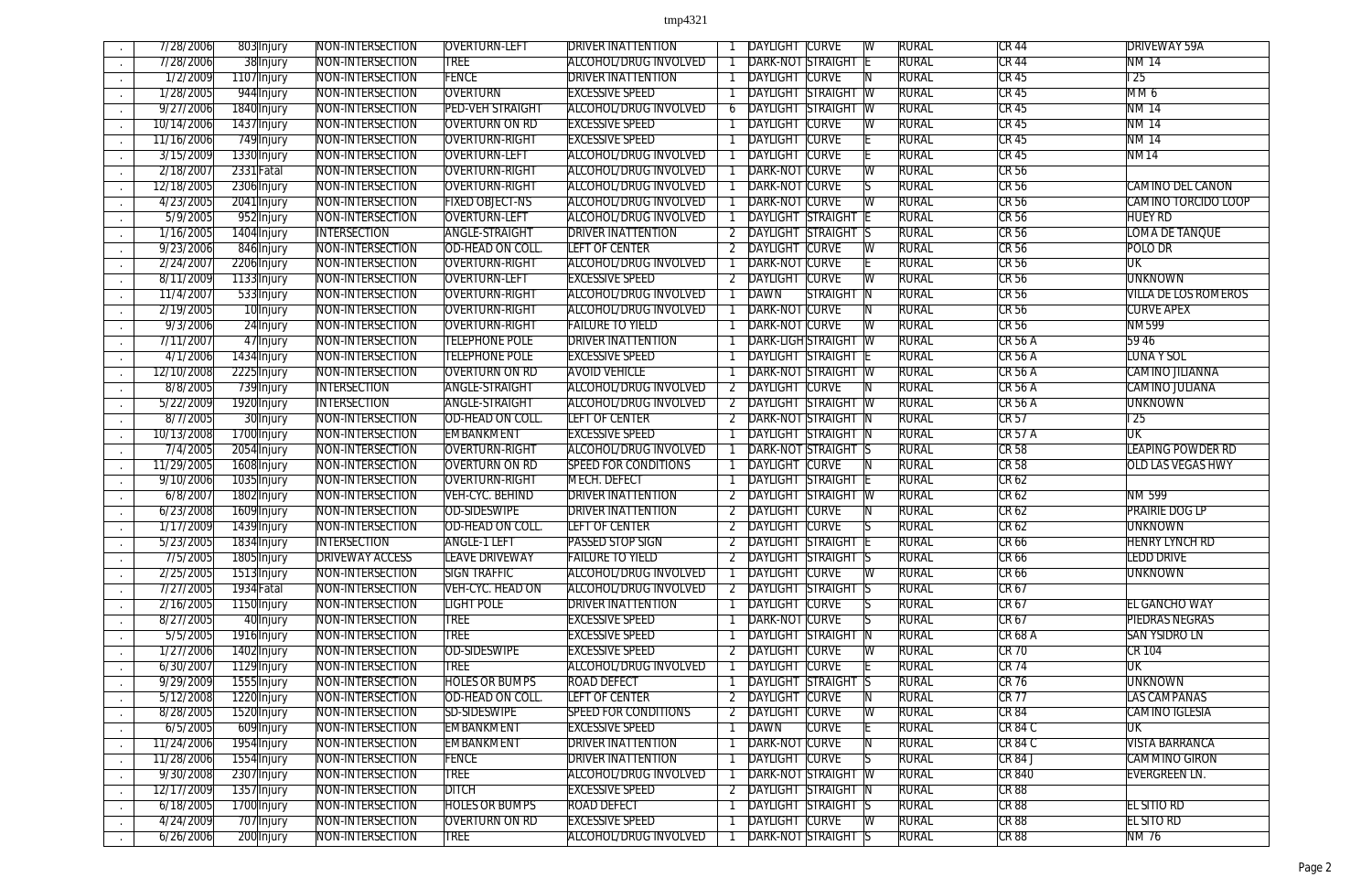|                         | 5/17/2009            | 1555 Injury | <b>INTERSECTION</b>                  | <b>OD-STRAIGHT</b>      | <b>DRIVER INATTENTION</b>    |                | <b>DAYLIGHT STRAIGHT</b>   |                   |                         | <b>RURAL</b>                 | <b>CR 88</b>              | US 84 285                   |
|-------------------------|----------------------|-------------|--------------------------------------|-------------------------|------------------------------|----------------|----------------------------|-------------------|-------------------------|------------------------------|---------------------------|-----------------------------|
| $\sim$                  | 7/11/2007            | 2023 Injury | NON-INTERSECTION                     | <b>GUARD RAIL</b>       | ALCOHOL/DRUG INVOLVED        |                | DARK-NOT CURVE             |                   |                         | <b>RURAL</b>                 | <b>CR 89</b>              | UK                          |
| $\sim$                  | 7/17/2007            | 1949 Injury | NON-INTERSECTION                     | <b>SIGN TRAFFIC</b>     | <b>SPEED FOR CONDITIONS</b>  |                | <b>DAYLIGHT CURVE</b>      |                   | $\overline{\mathsf{W}}$ | <b>RURAL</b>                 | <b>CR 89</b>              | <b>SUNLITE RD</b>           |
|                         | 11/6/2008            | 1500 Injury | <b>INTERSECTION</b>                  | <b>ANGLE-1 LEFT</b>     | <b>PASSED STOP SIGN</b>      |                | <b>DAYLIGHT STRAIGHT</b>   |                   |                         | <b>RURAL</b>                 | <b>CR 94</b>              | <b>NM76</b>                 |
| $\sim$                  | 6/5/2006             | 1315 Injury | NON-INTERSECTION                     | <b>OVERTURN</b>         | <b>DRIVER INATTENTION</b>    |                | <b>DAYLIGHT STRAIGHT</b>   |                   |                         | <b>RURAL</b>                 | <b>CR 98</b>              | <b>NM 503</b>               |
| $\sim$                  | 8/26/2007            | 2230 Injury | NON-INTERSECTION                     | <b>SHRUBS</b>           | ALCOHOL/DRUG INVOLVED        |                | <b>DARK-NOT STRAIGHT</b>   |                   | -IN                     | <b>RURAL</b>                 | <b>CR 98</b>              | <b>NM76</b>                 |
| $\sim$                  | 6/5/2009             | 1710 Injury | NON-INTERSECTION                     | <b>EMBANKMENT-UNK</b>   | <b>AVOID VEHICLE</b>         |                | <b>DAYLIGHT CURVE</b>      |                   |                         | <b>RURAL</b>                 | <b>CR 98 A</b>            | <b>SANTA CRUZ LAKE</b>      |
| $\sim$                  | 12/7/2005            | 1345 Injury | NON-INTERSECTION                     | TREE                    | <b>DRIVER INATTENTION</b>    |                | <b>DARK-NOT STRAIGHT</b>   |                   |                         | rural                        | <b>DINKLE RD</b>          | <b>JANE LANE</b>            |
|                         | 1/18/2008            | 1359 Injury | NON-INTERSECTION                     | OVERTURN-LEFT           | <b>EXCESSIVE SPEED</b>       |                | <b>DAYLIGHT STRAIGHT</b>   |                   |                         | <b>RURAL</b>                 | <b>DINKLE RD</b>          | <b>MARTIN RD</b>            |
| $\sim$                  | 5/24/2006            | 2354 Injury | NON-INTERSECTION                     | <b>OVERTURN</b>         | <b>EXCESSIVE SPEED</b>       |                | <b>DARK-NOT STRAIGHT</b>   |                   |                         | <b>RURAL</b>                 | <b>DINKLE RD</b>          | <b>MEADOW LARK LN</b>       |
| $\sim$                  | 9/12/2007            | 2140 Injury | NON-INTERSECTION                     | <b>BARBED WIRE</b>      | <b>ALCOHOL/DRUG INVOLVED</b> |                | <b>DARK-LIGH STRAIGHT</b>  |                   |                         | <b>RURAL</b>                 | <b>DINKLE RD</b>          | <b>QUAIL TR.</b>            |
| $\sim$                  | 5/24/2008            | 1615 Injury | NON-INTERSECTION                     | <b>SD-REAR END</b>      | <b>FAILURE TO YIELD</b>      |                | DAYLIGHT STRAIGHT W        |                   |                         | <b>RURAL</b>                 | <b>DINKLE RD</b>          | <b>RAINBOW RD</b>           |
| $\sim$                  | 4/14/2005            | 715 Injury  | NON-INTERSECTION                     | <b>OVERTURN ON RD</b>   | <b>EXCESSIVE SPEED</b>       |                | DAYLIGHT STRAIGHT          |                   |                         | <b>RURAL</b>                 | <b>DINKLE RD</b>          | <b>SUMMER FIELD LANE</b>    |
| $\sim$                  | 7/1/2005             | 1603 Injury | <b>INTERSECTION</b>                  | <b>SD-ONE LEFT TURN</b> | <b>IMP. OVERTAKING</b>       |                | <b>DAYLIGHT STRAIGHT</b>   |                   |                         | <b>RURAL</b>                 | <b>DINKLE RD</b>          | <b>SUMMERFIELD LN</b>       |
|                         | 7/5/2006             | 1400 Injury | NON-INTERSECTION                     | <b>SD-REAR END</b>      | <b>FOLLOW TOO CLOSE</b>      |                | DAYLIGHT STRAIGHT          |                   |                         | <b>RURAL</b>                 | <b>DINKLE RD</b>          | <b>SUNSET BLVD.</b>         |
| $\sim$                  | 10/17/2008           | 434 Injury  | NON-INTERSECTION                     | <b>PARKED VEH-UNK</b>   | <b>FOLLOW TOO CLOSE</b>      |                | <b>DARK-NOT STRAIGHT</b>   |                   | $\overline{\mathbb{W}}$ | <b>RURAL</b>                 | <b>EAST FROST</b>         | <b>HORTON RD</b>            |
| $\sim$                  | 12/28/2006           | 220 Injury  | NON-INTERSECTION                     | <b>OVERTURN-RIGHT</b>   | ALCOHOL/DRUG INVOLVED        |                | <b>DARK-NOT CURVE</b>      |                   |                         | <b>RURAL</b>                 | <b>FIN DEL SENDERO</b>    | <b>CAMINO DELILAH</b>       |
| $\sim$                  | 3/23/2009            | 647 Injury  | <b>INTERSECTION</b>                  | <b>ANGLE-1 LEFT</b>     | <b>DRIVER INATTENTION</b>    |                | <b>DAWN</b>                | <b>STRAIGHT</b>   | IS.                     | <b>RURAL</b>                 | <b>FRONTAGE</b>           | <b>UNKNOWN</b>              |
| $\sim$                  | 1/16/2005            | 2040 Injury | <b>INTER. RELATED</b>                | <b>SD-ONE LEFT TURN</b> | <b>DRIVER INATTENTION</b>    |                | DARK-NOT STRAIGHT          |                   |                         | <b>RURAL</b>                 | <b>GOVERNOR MILES RD</b>  | <b>RAVINE RD</b>            |
| $\sim$                  | 4/21/2005            | 1748 Injury | NON-INTERSECTION                     | <b>OVERTURN-LEFT</b>    | <b>SPEED FOR CONDITIONS</b>  |                | <b>DAYLIGHT STRAIGHT W</b> |                   |                         | <b>RURAL</b>                 | <b>HORSESHOE LOOP</b>     | $\overline{\text{UK}}$      |
| $\sim$                  | 7/28/2008            | 515 Injury  | NON-INTERSECTION                     | <b>PROPER PARK</b>      | <b>LEFT OF CENTER</b>        |                | DARK-NOT STRAIGHT          |                   | -IN                     | <b>RURAL</b>                 | <b>HUSTON RD</b>          | <b>PRIVATE DRIVE</b>        |
|                         | 10/29/2009           | 2340 Injury | NON-INTERSECTION                     | OVERTURN-RIGHT          | ALCOHOL/DRUG INVOLVED        |                | <b>DARK-NOT CURVE</b>      |                   |                         | <b>RURAL</b>                 | <b>IR10</b>               | NM 503                      |
|                         | 7/18/2006            | 1858 Injury | NON-INTERSECTION                     | <b>DITCH</b>            | <b>DRIVER INATTENTION</b>    |                | <b>DAYLIGHT CURVE</b>      |                   |                         | <b>RURAL</b>                 | <b>JUAN MEDINA RD</b>     | NM 503                      |
| $\sim$                  | 4/3/2008             | 800 Injury  | NON-INTERSECTION                     | <b>TREE</b>             | <b>EXCESSIVE SPEED</b>       |                | <b>DAYLIGHT CURVE</b>      |                   |                         | <b>RURAL</b>                 | <b>JUAN MEDINA RD</b>     | <b>NM76</b>                 |
|                         | 6/16/2008            | 1203 Injury | NON-INTERSECTION                     | <b>OVERTURN ON RD</b>   | OTHER-NO ERROR               |                | <b>DAYLIGHT CURVE</b>      |                   |                         | <b>RURAL</b>                 | LA BARBARIA RD            | <b>OVERLOOK RD</b>          |
| $\sim$                  | 7/18/2006            | 1732 Injury | NON-INTERSECTION                     | <b>FENCE</b>            | ALCOHOL/DRUG INVOLVED        |                | <b>DAYLIGHT STRAIGHT</b>   |                   |                         | <b>RURAL</b>                 | LA CARRERA RD             | <b>SNOW BLOSSOM</b>         |
|                         | 6/6/2008             | 1700 Injury | NON-INTERSECTION                     | <b>OVERTURN-LEFT</b>    | <b>SPEED FOR CONDITIONS</b>  |                | DARK-NOT STRAIGHT          |                   |                         | <b>RURAL</b>                 | LA LUNA ARROYO            | <b>W FRONTAGE</b>           |
| $\sim$                  | 9/10/2006            | 159 Injury  | NON-INTERSECTION                     | OVERTURN-RIGHT          | ALCOHOL/DRUG INVOLVED        |                | DARK-NOT CURVE             |                   |                         | <b>RURAL</b>                 | <b>LAS CAMPANAS DRIVE</b> | <b>VIA ESTANCIA</b>         |
| $\sim$                  | 11/26/2008           | 953 Injury  | <b>INTERSECTION</b>                  | <b>ANGLE-1 LEFT</b>     | <b>FAILURE TO YIELD</b>      |                | DAYLIGHT CURVE             |                   |                         | <b>RURAL</b>                 | LAS CAMPARAS DR           | <b>WILD HORSE</b>           |
| $\sim$                  | 7/14/2007            | 1915 Injury | NON-INTERSECTION                     | <b>FENCE</b>            | <b>EXCESSIVE SPEED</b>       |                | DAYLIGHT STRAIGHT          |                   |                         | <b>RURAL</b>                 | <b>LAS LOMAS 7</b>        | $\overline{\text{UK}}$      |
|                         | 7/7/2009             | 1859 Injury | NON-INTERSECTION                     | <b>EMBANKMENT</b>       | ALCOHOL/DRUG INVOLVED        |                | <b>DAYLIGHT STRAIGHT</b>   |                   |                         | <b>RURAL</b>                 | <b>LOS HORNOS</b>         | <b>UNKNOWN</b>              |
|                         | 5/3/2009             | 1929 Injury | NON-INTERSECTION                     | <b>OVERTURN-LEFT</b>    | ALCOHOL/DRUG INVOLVED        |                | <b>DUSK</b>                | <b>STRAIGHT W</b> |                         | <b>RURAL</b>                 | <b>MAIN ST</b>            | <b>UNKNOWN</b>              |
|                         | 11/11/2007           | 418 Injury  | NON-INTERSECTION                     | <b>PROPER PARK</b>      | <b>DRIVER INATTENTION</b>    | $\overline{2}$ | DARK-NOT CURVE             |                   |                         | RURAL                        | MORNING DRIVE             | <b>UK</b>                   |
|                         | 11/9/2006            | 1021 Injury | NON-INTERSECTION                     | <b>OVERTURN ON RD</b>   | <b>EXCESSIVE SPEED</b>       |                | <b>DAYLIGHT STRAIGHT</b>   |                   |                         | <b>RURAL</b>                 | <b>MUTT NELSON RD</b>     | <b>W FRONTAGE RD</b>        |
|                         | 5/14/2007            | 1754 Injury | <b>INTERSECTION</b>                  | <b>ANGLE-1 LEFT</b>     | <b>FAILURE TO YIELD</b>      |                | <b>DAYLIGHT STRAIGHT S</b> |                   |                         | <b>RURAL</b>                 | MUTTNGISON                | <b>FLORANCIS</b>            |
|                         | 5/21/2005            | 1900 Injury | NON-INTERSECTION                     | <b>TREE</b>             | <b>DRIVER INATTENTION</b>    |                | <b>DAYLIGHT CURVE</b>      |                   |                         | <b>RURAL</b>                 | <b>NHM 472</b>            | <b>FR 102</b>               |
| $\sim$                  | 10/21/2007           | 1500 Injury | NON-INTERSECTION                     | OD-HEAD ON COLL.        | <b>FAILURE TO YIELD</b>      |                | <b>DAYLIGHT STRAIGHT S</b> |                   |                         | <b>RURAL</b>                 | NINE MILE RD              | UK                          |
| $\sim$                  | 10/6/2009            | 1546 Injury | NON-INTERSECTION                     | <b>OVERTURN ON RD</b>   | <b>FOLLOW TOO CLOSE</b>      |                | <b>DAYLIGHT STRAIGHT S</b> |                   |                         | <b>RURAL</b>                 | NINE MILE RD              | <b>UNKNOWN</b>              |
|                         |                      |             |                                      |                         |                              |                |                            |                   |                         |                              |                           | <b>JEMEZ ELECTRICT</b>      |
| 0.02                    | 11/3/2009            | 2118 Injury | NON-INTERSECTION                     | OD-HEAD ON COLL.        | ALCOHOL/DRUG INVOLVED        |                | 2  DARK-NOT STRAIGHT W     |                   |                         | <b>RURAL</b>                 | NM 106                    | POST61338                   |
|                         |                      |             |                                      |                         |                              |                |                            |                   |                         |                              |                           | <b>JEMEZ ELETRICAL POST</b> |
| 0.02                    | 11/3/2009            | 2118 Injury | NON-INTERSECTION                     | OD-SIDESWIPE            | ALCOHOL/DRUG INVOLVED        | 2              | DARK-NOT STRAIGHT          |                   |                         | <b>RURAL</b>                 | NM 106                    | 6133                        |
| 0.3                     | 6/24/2006            | 2325 Injury | NON-INTERSECTION                     | <b>DITCH</b>            | <b>EXCESSIVE SPEED</b>       |                | DARK-NOT CURVE             |                   |                         | <b>RURAL</b>                 | <b>NM 106</b>             | <b>US 84</b>                |
| 0.5                     | 3/18/2009            | 223 Injury  | NON-INTERSECTION                     | <b>GUARD POSTS</b>      | <b>EXCESSIVE SPEED</b>       |                | <b>DARK-NOT CURVE</b>      |                   |                         | <b>RURAL</b>                 | <b>NM 106</b>             | <b>UNKNOWN</b>              |
| $\overline{15}$         | 7/7/2007             | 130 Injury  | NON-INTERSECTION                     | OVERTURN-RIGHT          | <b>DRIVER INATTENTION</b>    |                | DARK-NOT STRAIGHT N        |                   |                         | <b>RURAL</b>                 | <b>NM 14</b>              | <b>MM15</b>                 |
| $\overline{16}$         | 8/9/2005             | 1738 Injury | NON-INTERSECTION                     | <b>SD-REAR END</b>      | FOLLOW TOO CLOSE             |                | <b>DAYLIGHT STRAIGHT S</b> |                   |                         | <b>RURAL</b>                 | <b>NM 14</b>              | <b>MM16</b>                 |
| 16                      | 11/13/2005           | 1556 Injury | NON-INTERSECTION                     | <b>DEER</b>             | AVOID PED ETC.               |                | <b>DAYLIGHT STRAIGHT S</b> |                   |                         | <b>RURAL</b>                 | NM 14                     | <b>NM 344</b>               |
|                         |                      |             |                                      | <b>SIGN TRAFFIC</b>     | <b>DRIVER INATTENTION</b>    |                | <b>DAYLIGHT CURVE</b>      |                   |                         |                              | <b>NM 14</b>              | <b>NM 344</b>               |
| $\overline{16}$<br>16.3 | 8/9/2008<br>8/2/2009 | 1114 Injury | NON-INTERSECTION<br>NON-INTERSECTION | <b>DEER</b>             | <b>AVOID PED ETC.</b>        |                | <b>DAYLIGHT STRAIGHT</b>   |                   |                         | <b>RURAL</b><br><b>RURAL</b> |                           | <b>MM16</b>                 |
|                         |                      | 1215 Injury |                                      |                         |                              |                |                            |                   | -IN                     |                              | <b>NM14</b>               |                             |
| $\overline{17}$         | 5/13/2006            | 1858 Injury | NON-INTERSECTION                     | <b>OVERTURN-LEFT</b>    | ALCOHOL/DRUG INVOLVED        |                | <b>DAYLIGHT CURVE</b>      |                   |                         | <b>RURAL</b>                 | <b>NM 14</b>              | <b>MM17</b>                 |
| 17.1                    | 12/30/2005           | 2320 Fatal  | NON-INTERSECTION                     | <b>OVERTURN-RIGHT</b>   | ALCOHOL/DRUG INVOLVED        |                | <b>DARK-NOT CURVE</b>      |                   |                         | <b>RURAL</b>                 | <b>NM14</b>               | MM 17.1                     |
| 17.1                    | 3/12/2007            | 38 Injury   | NON-INTERSECTION                     | <b>BARBED WIRE</b>      | <b>DRIVER INATTENTION</b>    |                | <b>DUSK</b>                | <b>CURVE</b>      |                         | <b>RURAL</b>                 | <b>NM 14</b>              | <b>MM18</b>                 |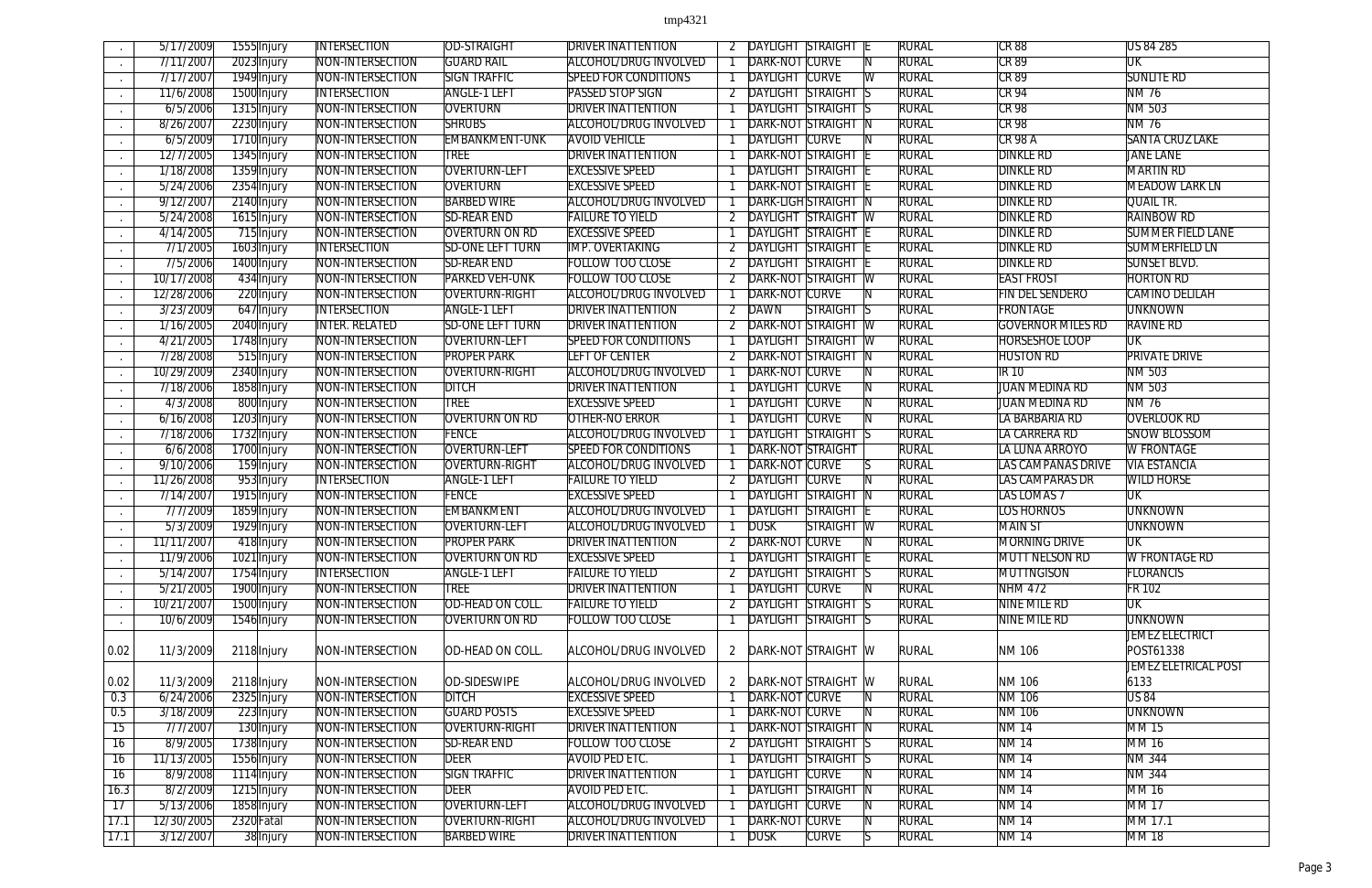| 18              | 8/2/2009   | 1620 Injury                | NON-INTERSECTION       | <b>OVERTURN</b>                    | <b>DRIVER INATTENTION</b>    |                | DAYLIGHT                 | <b>CURVE</b>                     | <b>RURAL</b> | <b>NM 14</b>  | <b>MM18</b>            |
|-----------------|------------|----------------------------|------------------------|------------------------------------|------------------------------|----------------|--------------------------|----------------------------------|--------------|---------------|------------------------|
| $\overline{19}$ | 5/21/2005  | 1242 Injury                | NON-INTERSECTION       | OVERTURN-RIGHT                     | <b>DRIVER INATTENTION</b>    |                | <b>DAYLIGHT CURVE</b>    |                                  | <b>RURAL</b> | <b>NM 14</b>  | MM 19                  |
| $\overline{19}$ | 7/2/2006   | 30 Injury                  | NON-INTERSECTION       | OVERTURN-RIGHT                     | <b>SPEED FOR CONDITIONS</b>  |                | <b>DARK-NOT CURVE</b>    |                                  | <b>RURAL</b> | <b>NM 14</b>  | <b>MM19</b>            |
| 19.1            | 5/15/2007  | 945 Injury                 | NON-INTERSECTION       | OVERTURN-RIGHT                     | <b>ALCOHOL/DRUG INVOLVED</b> |                |                          | <b>DAYLIGHT STRAIGHT</b>         | <b>RURAL</b> | <b>NM14</b>   | <b>MM 64</b>           |
| $\overline{20}$ | 5/2/2006   | 2024 Injury                | NON-INTERSECTION       | OVERTURN-RIGHT                     | <b>EXCESSIVE SPEED</b>       |                | DARK-NOT CURVE           |                                  | <b>RURAL</b> | <b>NM14</b>   | <b>MM 20</b>           |
| $\overline{22}$ | 5/24/2006  | 1611 Injury                | NON-INTERSECTION       | <b>OVERTURN</b>                    | <b>DRIVER INATTENTION</b>    |                |                          | <b>DAYLIGHT STRAIGHT</b>         | <b>RURAL</b> | <b>NM14</b>   | <b>MM22</b>            |
| 22.9            | 2/2/2009   | 724 Injury                 | NON-INTERSECTION       | OVERTURN-RIGHT                     | <b>DRIVER INATTENTION</b>    |                | <b>DAYLIGHT CURVE</b>    |                                  | <b>RURAL</b> | <b>NM 14</b>  | MM 22.9                |
| 23              | 8/4/2005   | 1336 Injury                | NON-INTERSECTION       | OVERTURN-RIGHT                     | <b>EXCESSIVE SPEED</b>       |                | <b>DAYLIGHT CURVE</b>    |                                  | RURAL        | NM 14         | MM23                   |
| 23.8            | 5/3/2009   | 0 Injury                   | NON-INTERSECTION       | <b>GUARD RAIL</b>                  | <b>LEFT OF CENTER</b>        |                | DAYLIGHT CURVE           |                                  | <b>RURAL</b> | <b>NM14</b>   | MM 23.8                |
| 23.8            | 9/16/2007  | 1152 Injury                | NON-INTERSECTION       | OVERTURN-RIGHT                     | <b>SPEED FOR CONDITIONS</b>  |                | <b>DAYLIGHT CURVE</b>    |                                  | <b>RURAL</b> | <b>NM14</b>   | <b>MM 24</b>           |
| $\overline{24}$ | 12/13/2005 | 740 Injury                 | NON-INTERSECTION       | <b>OVERTURN-LEFT</b>               | <b>SPEED FOR CONDITIONS</b>  |                | <b>DAYLIGHT CURVE</b>    |                                  | <b>RURAL</b> | <b>NM14</b>   | <b>MM 24</b>           |
| $\overline{24}$ | 9/1/2006   | 1853 Injury                | NON-INTERSECTION       | <b>FELL OUT</b>                    | <b>DRIVER INATTENTION</b>    |                | DAWN                     | <b>CURVE</b>                     | <b>RURAL</b> | <b>NM14</b>   | <b>MM 24</b>           |
| 24              | 5/30/2007  | 1835 Injury                | NON-INTERSECTION       | <b>FELL OUT</b>                    | <b>SPEED FOR CONDITIONS</b>  |                | <b>DAYLIGHT</b>          | <b>STRAIGHT</b><br>-IN           | <b>RURAL</b> | <b>NM 14</b>  | MM24                   |
| 24              | 8/16/2009  | 1337 Injury                | NON-INTERSECTION       | <b>OVERTURN</b>                    | OTHER-NO ERROR               |                | <b>DAYLIGHT CURVE</b>    |                                  | <b>RURAL</b> | <b>NM 14</b>  | <b>MM 24</b>           |
| 24.2            | 8/9/2008   | 1742 Injury                | NON-INTERSECTION       | OD-HEAD ON COLL.                   | <b>ROAD DEFECT</b>           |                | DAYLIGHT CURVE           |                                  | <b>RURAL</b> | <b>NM 14</b>  | <b>MM 24</b>           |
| 24.8            | 2/18/2009  | 738 Injury                 | NON-INTERSECTION       | <b>OVERTURN-LEFT</b>               | <b>EXCESSIVE SPEED</b>       |                | <b>DAYLIGHT CURVE</b>    |                                  | <b>RURAL</b> | <b>NM 14</b>  | MM 24.8                |
| $\overline{25}$ | 8/3/2008   | 1542 Injury                | NON-INTERSECTION       | <b>OVERTURN ON RD</b>              | <b>EXCESSIVE SPEED</b>       |                |                          | <b>DAYLIGHT STRAIGHT</b>         | <b>RURAL</b> | <b>NM14</b>   | MM 25                  |
| 25.5            | 9/5/2009   | 1223 Injury                | NON-INTERSECTION       | EMBANKMENT                         | ALCOHOL/DRUG INVOLVED        |                | <b>DAYLIGHT CURVE</b>    |                                  | <b>RURAL</b> | <b>NM 14</b>  | MM 25.5                |
|                 |            |                            |                        | EMBANKMENT-EARTH, REXCESSIVE SPEED |                              |                |                          |                                  |              | <b>NM14</b>   |                        |
| 25.6            | 6/29/2008  | 1346 Fatal                 | NON-INTERSECTION       |                                    |                              |                | <b>DAYLIGHT CURVE</b>    |                                  | <b>RURAL</b> |               | MM 25.6                |
| $\overline{26}$ | 7/21/2006  | 1254 Injury                | NON-INTERSECTION       | <b>OVERTURN-LEFT</b>               | <b>EXCESSIVE SPEED</b>       |                | <b>DAYLIGHT CURVE</b>    |                                  | <b>RURAL</b> | <b>NM 14</b>  | <b>MM 26</b>           |
| 26              | 11/8/2006  | 1558 Injury                | NON-INTERSECTION       | <b>OVERTURN-LEFT</b>               | <b>DRIVER INATTENTION</b>    |                | <b>DAYLIGHT CURVE</b>    |                                  | RURAL        | NM 14         | MM 26                  |
| 26.2            | 5/6/2009   | 1504 Injury                | NON-INTERSECTION       | SD-SIDESWIPE                       | <b>DRIVER INATTENTION</b>    |                | <b>DAYLIGHT STRAIGHT</b> | -IN                              | <b>RURAL</b> | <b>NM 14</b>  | MM 26                  |
| 26.3            | 11/11/2007 | 1352 Injury                | NON-INTERSECTION       | <b>FELL OUT</b>                    | <b>DRIVER INATTENTION</b>    |                | <b>DAYLIGHT CURVE</b>    |                                  | <b>RURAL</b> | <b>NM 14</b>  | <b>MM 26</b>           |
| $\overline{27}$ | 10/6/2007  | 1910 Injury                | NON-INTERSECTION       | <b>SD-REAR END</b>                 | <b>FOLLOW TOO CLOSE</b>      |                | <b>DUSK</b>              | <b>STRAIGHT</b>                  | <b>RURAL</b> | <b>NM14</b>   | <b>MM 27</b>           |
| $\overline{27}$ | 3/15/2009  | 1745 Injury                | NON-INTERSECTION       | <b>GUARD RAIL</b>                  | <b>SPEED FOR CONDITIONS</b>  |                | <b>DARK-NOT CURVE</b>    |                                  | <b>RURAL</b> | <b>NM14</b>   | <b>MM 27</b>           |
| 29.9            | 9/18/2007  | 1856 Injury                | NON-INTERSECTION       | <b>TREE</b>                        | <b>EXCESSIVE SPEED</b>       |                | <b>DAYLIGHT CURVE</b>    |                                  | <b>RURAL</b> | <b>NM14</b>   | <b>MM30</b>            |
| 30              | 9/17/2006  | 42 Injury                  | NON-INTERSECTION       | OVERTURN-RIGHT                     | <b>ALCOHOL/DRUG INVOLVED</b> |                | <b>DARK-NOT CURVE</b>    |                                  | <b>RURAL</b> | <b>NM 14</b>  | MM 30                  |
| 31.5            | 11/20/2007 | 1730 Injury                | NON-INTERSECTION       | <b>SD-REAR END</b>                 | <b>FOLLOW TOO CLOSE</b>      |                | <b>DARK-NOT STRAIGHT</b> | - IS                             | <b>RURAL</b> | <b>NM 14</b>  | MURPHY                 |
| $\overline{32}$ | 10/23/2007 | 1835 Injury                | NON-INTERSECTION       | SD-SIDESWIPE                       | <b>POOR DRIVING</b>          |                | 2 DUSK                   | <b>STRAIGHT</b><br>-15           | <b>RURAL</b> | <b>NM14</b>   | MM 32                  |
| 33.45           | 9/29/2006  | 1828 Injury                | NON-INTERSECTION       | <b>SIGN TRAFFIC</b>                | <b>ALCOHOL/DRUG INVOLVED</b> |                | DAYLIGHT                 | <b>CURVE</b>                     | <b>RURAL</b> | <b>NM14</b>   | <b>CR 55A</b>          |
| 34.5            | 10/21/2007 | 1327 Injury                | NON-INTERSECTION       | <b>OVERTURN-RIGHT</b>              | <b>EXCESSIVE SPEED</b>       |                |                          | <b>DAYLIGHT STRAIGHT</b><br>- IS | <b>RURAL</b> | <b>NM14</b>   | <b>MM34</b>            |
| 34.8            | 2/25/2008  | 1300 Injury                | NON-INTERSECTION       | <b>OVERTURN ON RD</b>              | <b>DEFECT TIRES</b>          |                | <b>DAYLIGHT CURVE</b>    |                                  | <b>RURAL</b> | <b>NM14</b>   | <b>MM35</b>            |
| 35              | 10/9/2005  | 1909 Injury                | NON-INTERSECTION       | OVERTURN-RIGHT                     | <b>EXCESSIVE SPEED</b>       |                |                          | DARK-NOT STRAIGHT N              | <b>RURAL</b> | <b>NM 14</b>  | MM 35                  |
| 35              | 10/18/2007 | 647 Injury                 | NON-INTERSECTION       | OVERTURN-RIGHT                     | <b>DRIVER INATTENTION</b>    |                | DAWN                     | <b>CURVE</b>                     | RURAL        | NM 14         | MM 35                  |
| 35.7            | 8/4/2006   | 1602 Injury                | NON-INTERSECTION       | <b>GUARD RAIL</b>                  | <b>ALCOHOL/DRUG INVOLVED</b> |                | DAYLIGHT CURVE           |                                  | <b>RURAL</b> | <b>NM 14</b>  | $CR$ 42                |
| 35.7            | 9/8/2006   | 47 Injury                  | NON-INTERSECTION       | OVERTURN-RIGHT                     | <b>SPEED FOR CONDITIONS</b>  |                | DARK-NOT CURVE           |                                  | <b>RURAL</b> | <b>NM 14</b>  | CR <sub>42</sub>       |
| $\overline{36}$ | 9/17/2009  | 2106 Injury                | <b>INTER. RELATED</b>  | <b>BOULDER/ROCKS</b>               | <b>DRIVER INATTENTION</b>    |                | <b>DARK-NOT CURVE</b>    |                                  | <b>RURAL</b> | <b>NM14</b>   | <b>BLUE CORN TRACE</b> |
| $\overline{36}$ | 5/27/2005  | 1306 Injury                | <b>INTERSECTION</b>    | <b>OD-STRAIGHT</b>                 | <b>EXCESSIVE SPEED</b>       |                |                          | 2 DAYLIGHT STRAIGHT              | <b>RURAL</b> | <b>NM 14</b>  | <b>MM36</b>            |
| 37              | 3/22/2005  | 1320 Injury                | NON-INTERSECTION       | OVERTURN-RIGHT                     | <b>ALCOHOL/DRUG INVOLVED</b> |                |                          | <b>DAYLIGHT STRAIGHT N</b>       | <b>RURAL</b> | <b>NM 14</b>  | MM37                   |
| 38.5            | 2/22/2005  | 658 Fatal                  | <b>INTERSECTION</b>    | <b>ANGLE-STRAIGHT</b>              | <b>FAILURE TO YIELD</b>      | 2              |                          | <b>DAYLIGHT STRAIGHT W</b>       | <b>RURAL</b> | <b>NM 14</b>  | CR44                   |
| 38.5            | 12/25/2007 | 2032 Injury                | <b>INTERSECTION</b>    | <b>ANGLE-STRAIGHT</b>              | <b>PASSED STOP SIGN</b>      |                |                          | <b>DARK-NOT STRAIGHT W</b>       | <b>RURAL</b> | <b>NM 14</b>  | $CR$ 44                |
| 39.7            | 1/21/2007  | 154 Injury                 | NON-INTERSECTION       | <b>SD-REAR END</b>                 | <b>ALCOHOL/DRUG INVOLVED</b> |                |                          | 2 DARK-NOT STRAIGHT S            | <b>RURAL</b> | <b>NM14</b>   | MM 39.7                |
| 39.9            | 8/29/2009  | 1520 Injury                | NON-INTERSECTION       | OVERTURN-RIGHT                     | <b>ALCOHOL/DRUG INVOLVED</b> |                |                          | <b>DAYLIGHT STRAIGHT N</b>       | <b>RURAL</b> | <b>NM 14</b>  | MM 39.9                |
| 41              | 5/6/2009   | 2041 Injury                | NON-INTERSECTION       | <b>FENCE</b>                       | <b>EXCESSIVE SPEED</b>       |                |                          | <b>DARK-NOT STRAIGHT S</b>       | <b>RURAL</b> | <b>NM 14</b>  | <b>SAN MARCOS LOOP</b> |
| 41              | 5/2/2009   |                            | NON-INTERSECTION       | <b>OVERTURN-LEFT</b>               | <b>DRIVER INATTENTION</b>    |                |                          | <b>DARK-NOT STRAIGHT N</b>       | <b>RURAL</b> | <b>NM14</b>   | <b>MM41</b>            |
| 41              | 5/25/2009  | 2013 Injury<br>1046 Injury | <b>INTERSECTION</b>    | <b>ANGLE-1 LEFT</b>                | <b>FAILURE TO YIELD</b>      |                |                          | <b>DAYLIGHT STRAIGHT E</b>       | <b>RURAL</b> | NM 14         | <b>SAN MARCOS LOOP</b> |
| -42             | 10/20/2005 |                            | NON-INTERSECTION       | <b>U-TURN</b>                      | <b>IMPROPER TURN</b>         |                |                          | 2 DAYLIGHT STRAIGHT S            | RURAL        | NM 14         | CAMINO JUSTICA         |
|                 |            | 851 Injury                 | <b>INTERSECTION</b>    | <b>ANGLE-1 LEFT</b>                |                              |                |                          | 2 DAYLIGHT STRAIGHT E            |              | <b>NM 14</b>  |                        |
| 43.02           | 2/28/2008  | 754 Injury                 |                        |                                    | <b>FAILURE TO YIELD</b>      |                |                          |                                  | <b>RURAL</b> |               | CAMINO JUSTICA         |
| 16.3            | 4/18/2009  | 1009 Injury                | NON-INTERSECTION       | U-TURN                             | <b>FAILURE TO YIELD</b>      |                |                          | <b>DAYLIGHT STRAIGHT E</b>       | <b>RURAL</b> | <b>NM 333</b> | <b>BARTON RD</b>       |
| 18              | 10/10/2008 | 1830 Injury                | NON-INTERSECTION       | OVERTURN-RIGHT                     | <b>OTHER-NO ERROR</b>        |                |                          | <b>DAYLIGHT STRAIGHT W</b>       | <b>RURAL</b> | <b>NM 333</b> | <b>NM 344</b>          |
| $\overline{19}$ | 7/5/2005   | 1800 Injury                | NON-INTERSECTION       | <b>STOPPED TRAFFIC</b>             | <b>LEFT OF CENTER</b>        | $\overline{2}$ |                          | <b>DARK-NOT STRAIGHT W</b>       | <b>RURAL</b> | <b>NM 333</b> | <b>MM19</b>            |
| 19.6            | 4/19/2005  | 1659 Injury                | <b>DRIVEWAY ACCESS</b> | <b>ENTER DRIVEWAY</b>              | <b>EXCESSIVE SPEED</b>       | 2              |                          | <b>DAYLIGHT STRAIGHT W</b>       | <b>RURAL</b> | NM 333        | CR7                    |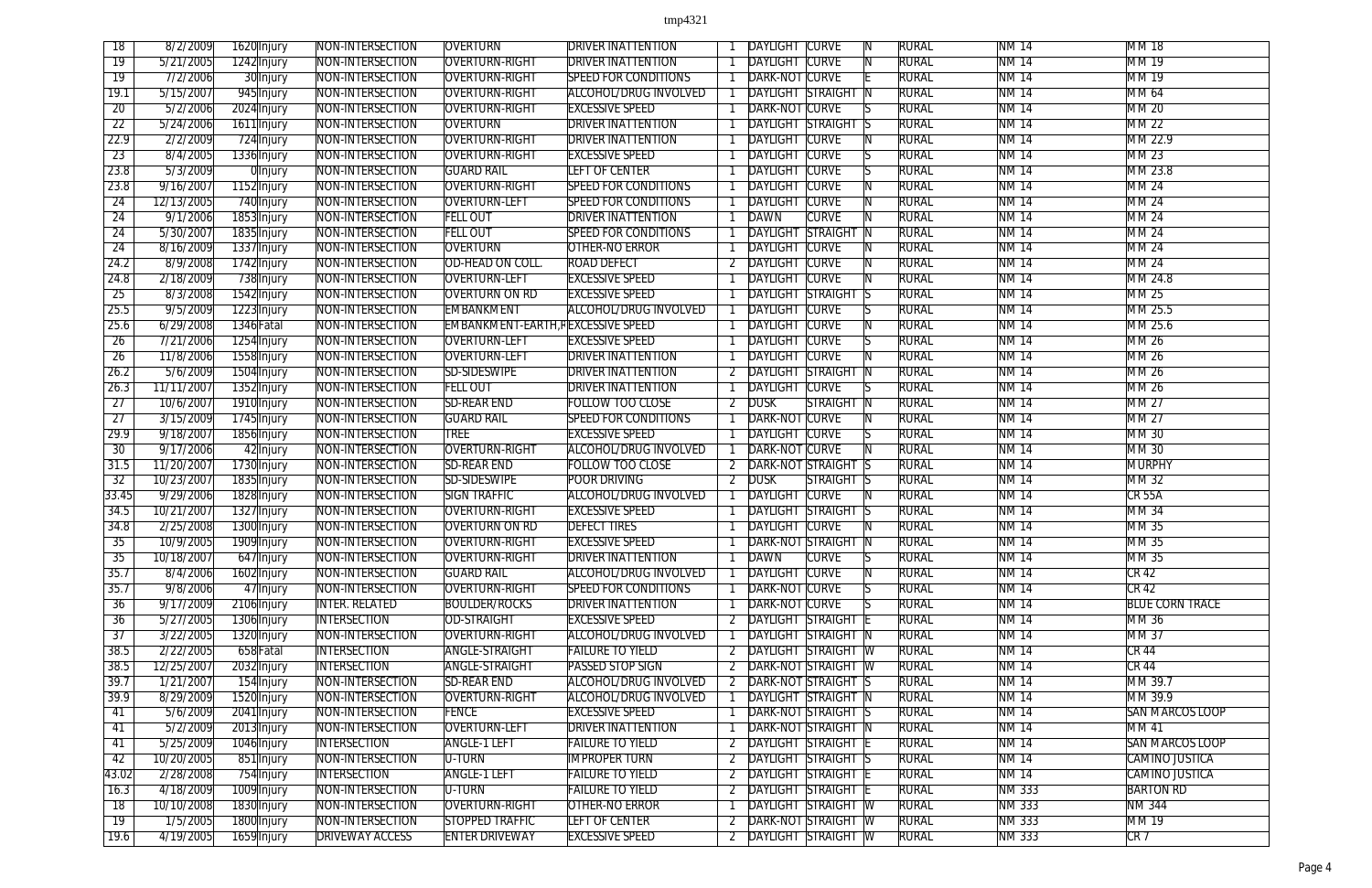| 19.6             | 12/3/2009  | 937 Injury  | NON-INTERSECTION      | <b>OVERTURN-LEFT</b>                | <b>SPEED FOR CONDITIONS</b>  |                | DAYLIGHT STRAIGHT<br>-W                                | <b>RURAL</b> | <b>NM 333</b>  | <b>NM 334</b>            |
|------------------|------------|-------------|-----------------------|-------------------------------------|------------------------------|----------------|--------------------------------------------------------|--------------|----------------|--------------------------|
| 19.6             | 11/23/2007 | 1840 Fatal  | NON-INTERSECTION      | OD-SIDESWIPE                        | OTHER-NO ERROR               |                | <b>DARK-NOT STRAIGHT W</b>                             | <b>RURAL</b> | NM 333         | <b>NM 344</b>            |
| $\overline{20}$  | 2/26/2005  | 100 Injury  | NON-INTERSECTION      | <b>OVERTURN ON RD</b>               | <b>DRIVER INATTENTION</b>    |                | <b>DARK-NOT STRAIGHT</b>                               | <b>RURAL</b> | NM 333         | MM 20                    |
| 20.1             | 3/22/2007  | 946 Injury  | <b>INTER. RELATED</b> | <b>SD-ONE STOPPED</b>               | <b>ALCOHOL/DRUG INVOLVED</b> |                | <b>DAYLIGHT STRAIGHT</b>                               | <b>RURAL</b> | NM 333         | <b>NM 344</b>            |
| 20.1             | 1/4/2006   | 1752 Injury | NON-INTERSECTION      | <b>OVERTURN-LEFT</b>                | ALCOHOL/DRUG INVOLVED        |                | <b>DARK-NOT STRAIGHT</b><br>⊺ W                        | <b>RURAL</b> | NM 333         | <b>NM 344</b>            |
| 20.1             | 6/30/2008  | 1500 Injury | <b>INTER. RELATED</b> | <b>SD-ONE STOPPED</b>               | <b>FOLLOW TOO CLOSE</b>      |                | <b>DAYLIGHT STRAIGHT</b>                               | <b>RURAL</b> | <b>NM 333</b>  | <b>NM 344</b>            |
| 20.2             | 9/20/2008  | 2050 Injury | NON-INTERSECTION      | VEH-CYC. BEHIND                     | <b>DRIVER INATTENTION</b>    |                | <b>DARK-NOT STRAIGHT</b><br>- IW                       | <b>RURAL</b> | <b>NM 333</b>  | <b>NM 344</b>            |
| 20.5             | 2/1/2006   | 442 Fatal   | NON-INTERSECTION      | <b>PED-VEH STRAIGHT</b>             | ALCOHOL/DRUG INVOLVED        | 2              | <b>DARK-NOT STRAIGHT</b>                               | <b>RURAL</b> | <b>NM 333</b>  | <b>NM 333</b>            |
| 21               | 5/31/2006  | 820 Injury  | NON-INTERSECTION      | <b>DEER</b>                         | <b>AVOID PED ETC.</b>        |                | <b>DAYLIGHT STRAIGHT</b><br>$\sqrt{2}$                 | <b>RURAL</b> | NM 333         | <b>MM 21</b>             |
| $\sim$           | 4/9/2006   | 1253 Injury | NON-INTERSECTION      | <b>STOPPED TRAFFIC</b>              | <b>FOLLOW TOO CLOSE</b>      |                | <b>DAYLIGHT STRAIGHT W</b>                             | <b>RURAL</b> | NM 333         | <b>TIERRA LINDA ROAD</b> |
|                  | 12/5/2008  | 1212 Injury | <b>INTERSECTION</b>   | <b>ANGLE-1 LEFT</b>                 | <b>NONE</b>                  |                | <b>DAYLIGHT STRAIGHT</b>                               | <b>RURAL</b> | NM 333         | PLAZA LOOP WEST          |
| 0.1              | 12/24/2007 | 1555 Injury | NON-INTERSECTION      | U-TURN                              | <b>DRIVER INATTENTION</b>    |                | DAYLIGHT STRAIGHT<br>-IN                               | <b>RURAL</b> | <b>NM 344</b>  | MP <sub>1</sub>          |
| 0.9              | 3/7/2006   | 1245 Injury | NON-INTERSECTION      | <b>SD-REAR END</b>                  | <b>FOLLOW TOO CLOSE</b>      |                | <b>DAYLIGHT STRAIGHT S</b>                             | <b>RURAL</b> | <b>NM 344</b>  | $\overline{140}$         |
|                  | 9/9/2006   | 1755 Injury | NON-INTERSECTION      | <b>OVERTURN-LEFT</b>                | <b>DRIVER INATTENTION</b>    |                | <b>DAYLIGHT STRAIGHT</b>                               | <b>RURAL</b> | <b>NM 344</b>  | MM <sub>1</sub>          |
| 1.5              | 1/27/2007  | 942 Injury  | <b>INTERSECTION</b>   | <b>ANGLE-STRAIGHT</b>               | <b>PASSED STOP SIGN</b>      |                | <b>DAYLIGHT STRAIGHT</b>                               | <b>RURAL</b> | NM 344         | <b>DINKLE RD</b>         |
| $\overline{1.5}$ | 1/23/2007  | 630 Injury  | <b>INTERSECTION</b>   | <b>ANGLE-STRAIGHT</b>               | <b>DRIVER INATTENTION</b>    |                | DARK-LIGH STRAIGHT                                     | <b>RURAL</b> | <b>NM 344</b>  | <b>DINKLE ROAD</b>       |
| $\overline{1.5}$ | 7/1/2007   | 1549 Injury | NON-INTERSECTION      | <b>SD-REAR END</b>                  | <b>FAILURE TO YIELD</b>      |                | DAYLIGHT STRAIGHT                                      | <b>RURAL</b> | <b>NM 344</b>  | <b>DINRIE RD</b>         |
| $\overline{1.7}$ | 2/21/2008  | 450 Injury  | NON-INTERSECTION      | OVERTURN-LEFT                       | <b>POOR DRIVING</b>          |                | <b>DARK-NOT STRAIGHT</b>                               | <b>RURAL</b> | <b>NM 344</b>  | <b>CHRISTIAN WAT</b>     |
| $\overline{2}$   | 8/23/2008  |             | NON-INTERSECTION      | <b>MEDIAN OR CURB</b>               | <b>FAILURE TO YIELD</b>      |                | <b>DAYLIGHT STRAIGHT</b>                               | <b>RURAL</b> | <b>NM 344</b>  | <b>DINKLE RD</b>         |
| 5.3              | 2/29/2008  | 1255 Injury | NON-INTERSECTION      | EMBANKMENT                          | <b>ALCOHOL/DRUG INVOLVED</b> |                | <b>DAYLIGHT STRAIGHT</b>                               | <b>RURAL</b> | <b>NM 344</b>  | MP <sub>5</sub>          |
| 5.5              |            | 1620 Injury |                       | <b>ANGLE-STRAIGHT</b>               |                              |                |                                                        |              |                | NM 472                   |
| 5.5              | 8/2/2006   | 1154 Injury | <b>INTERSECTION</b>   | <b>ANGLE-1 LEFT</b>                 | <b>FAILURE TO YIELD</b>      | 2              | <b>DAYLIGHT STRAIGHT W</b><br><b>DAYLIGHT STRAIGHT</b> | <b>RURAL</b> | <b>NM 344</b>  | NM 472                   |
|                  | 9/20/2006  | 1505 Injury | <b>INTERSECTION</b>   |                                     | <b>FAILURE TO YIELD</b>      |                | - IW                                                   | <b>RURAL</b> | <b>NM 344</b>  |                          |
| 5.5              | 1/27/2007  | 932 Injury  | <b>INTERSECTION</b>   | <b>ANGLE-STRAIGHT</b>               | <b>FAILURE TO YIELD</b>      |                | <b>DAYLIGHT STRAIGHT</b>                               | rural        | <b>NM 344</b>  | <b>NM 472</b>            |
| 5.5              | 5/31/2008  | 805 Injury  | NON-INTERSECTION      | <b>STOPPED TRAFFIC</b>              | <b>FAILURE TO YIELD</b>      |                | <b>DAYLIGHT STRAIGHT</b>                               | <b>RURAL</b> | <b>NM 344</b>  | <b>NM 472</b>            |
| 6.3              | 7/14/2009  | 1758 Fatal  | NON-INTERSECTION      | <b>TREE</b>                         | <b>DRIVER INATTENTION</b>    |                | <b>DAYLIGHT STRAIGHT</b><br>-IN                        | <b>RURAL</b> | <b>NM 344</b>  | MM 6.3                   |
| 8.7              | 10/29/2006 | 1811 Injury | NON-INTERSECTION      | <b>PED-VEH STRAIGHT</b>             | <b>PEDESTRIAN ERROR</b>      |                | <b>DARK-NOT STRAIGHT</b>                               | <b>RURAL</b> | <b>NM 344</b>  | MM 8.7                   |
| 8.75             | 8/9/2008   | 2220 Injury | NON-INTERSECTION      | <b>DOMESTIC ANIMAL</b>              | <b>OTHER-NO ERROR</b>        |                | <b>DARK-NOT STRAIGHT</b>                               | Rural        | <b>NM 344</b>  | MM8                      |
| 15.9             | 9/11/2009  | 1548 Injury | NON-INTERSECTION      | <b>CYCLIST-UNK</b>                  | <b>SPEED FOR CONDITIONS</b>  |                | <b>DAYLIGHT CURVE</b>                                  | <b>RURAL</b> | NM 344         | <b>MM16</b>              |
| $\sim$           | 9/7/2005   | 1655 Injury | NON-INTERSECTION      | OTHER NON-COLLISION EXCESSIVE SPEED |                              |                | <b>DAYLIGHT STRAIGHT</b><br>15                         | <b>RURAL</b> | <b>NM 344</b>  | <b>MCCALLS ROAD</b>      |
| $\sim$           | 6/11/2006  | 1145 Injury | <b>INTERSECTION</b>   | <b>ANGLE-1 LEFT</b>                 | <b>FAILURE TO YIELD</b>      |                | DAYLIGHT STRAIGHT<br>-W                                | rural        | <b>NM 344</b>  | <b>MCCALLS ROAD</b>      |
|                  | 12/4/2007  | 755 Injury  | NON-INTERSECTION      | <b>LOAD - CONST MTL</b>             | <b>DRIVER INATTENTION</b>    |                | <b>DAYLIGHT STRAIGHT</b><br>15                         | <b>RURAL</b> | <b>NM 344</b>  | NUGENT RD                |
|                  | 9/24/2009  | 1324 Injury | <b>INTERSECTION</b>   | <b>OVERTURN-RIGHT</b>               | <b>DRIVER INATTENTION</b>    |                | <b>DAYLIGHT CURVE</b>                                  | <b>RURAL</b> | <b>NM 344</b>  | <b>RANCHITOS RD</b>      |
|                  | 1/6/2009   | 1606 Injury | NON-INTERSECTION      | <b>SD-REAR END</b>                  | <b>FOLLOW TOO CLOSE</b>      |                | DAYLIGHT STRAIGHT S                                    | <b>RURAL</b> | <b>NM 344</b>  | <b>UNKNOWN</b>           |
|                  | 9/6/2009   | 1200 Injury | <b>INTERSECTION</b>   | OD-1 LEFT TURN                      | <b>FAILURE TO YIELD</b>      |                | DAYLIGHT STRAIGHT N                                    | <b>RURAL</b> | <b>NM 344</b>  | <b>UNKNOWN</b>           |
|                  |            |             |                       |                                     |                              |                |                                                        |              |                | WOODS LOOP, 308 FEET TO  |
|                  | 3/23/2005  | 1100 Injury | NON-INTERSECTION      | U-TURN                              | <b>IMPROPER TURN</b>         | 2              | DAYLIGHT STRAIGHT E                                    | <b>RURAL</b> | NM 300         | THE SOUTH                |
| 66.5             | 4/23/2007  | 622 Injury  | <b>INTERSECTION</b>   | <b>ANGLE-1 LEFT</b>                 | <b>FAILURE TO YIELD</b>      |                | <b>DAYLIGHT STRAIGHT</b><br>$\overline{\mathsf{W}}$    | <b>RURAL</b> | NM4            | <b>EAST JEMEZ RD</b>     |
| 67.8             | 11/8/2007  | 2106 Injury | NON-INTERSECTION      | <b>OD-SIDESWIPE</b>                 | ALCOHOL/DRUG INVOLVED        |                | DARK-NOT CURVE                                         | <b>RURAL</b> | NM4            | <b>NM 502</b>            |
| 67.8             | 10/14/2008 | 755 Injury  | NON-INTERSECTION      | EMBANKMENT                          | <b>SPEED FOR CONDITIONS</b>  |                | <b>DAYLIGHT CURVE</b>                                  | <b>RURAL</b> | N <sub>M</sub> | <b>NM 502</b>            |
| 29               | 4/29/2008  | 740 Injury  | NON-INTERSECTION      | <b>OVERTURN-RIGHT</b>               | MECH. DEFECT                 |                | <b>DAYLIGHT STRAIGHT</b>                               | <b>RURAL</b> | <b>NM 41</b>   | <b>MM 29</b>             |
| 30.6             | 5/25/2007  | 1551 Injury | NON-INTERSECTION      | <b>SD-REAR END</b>                  | <b>DRIVER INATTENTION</b>    | $\overline{2}$ | <b>DUSK</b><br>STRAIGHT N                              | <b>RURAL</b> | <b>NM 41</b>   | <b>WILLOW LAKE RD</b>    |
| $\overline{32}$  | 10/9/2005  | 456 Injury  | NON-INTERSECTION      | <b>COW</b>                          | <b>EXCESSIVE SPEED</b>       |                | DARK-NOT STRAIGHT N                                    | <b>RURAL</b> | <b>NM41</b>    | MM 32                    |
| $\overline{35}$  | 10/5/2006  | 922 Fatal   | NON-INTERSECTION      | U-TURN                              | <b>IMPROPER TURN</b>         |                | <b>DAYLIGHT STRAIGHT S</b>                             | <b>RURAL</b> | <b>NM41</b>    | CRB                      |
| 47.2             | 9/14/2009  | 520 Injury  | NON-INTERSECTION      | <b>OVERTURN-RIGHT</b>               | NO INDICATION                |                | <b>DAWN</b><br><b>STRAIGHT N</b>                       | <b>RURAL</b> | <b>NM41</b>    | MM 47.2                  |
| 50.1             | 1/3/2006   | 1806 Injury | NON-INTERSECTION      | <b>COW</b>                          | <b>NONE</b>                  |                | <b>DARK-NOT STRAIGHT</b><br>-IN                        | <b>RURAL</b> | <b>NM 41</b>   | MM 50.1                  |
| 52.1             | 2/8/2009   | 1453 Injury | NON-INTERSECTION      | <b>OVERTURN-RIGHT</b>               | <b>SPEED FOR CONDITIONS</b>  |                | <b>DAYLIGHT STRAIGHT N</b>                             | <b>RURAL</b> | <b>NM41</b>    | MM 52.1                  |
| 54.2             | 2/18/2008  | 1240 Injury | NON-INTERSECTION      | <b>OVERTURN-LEFT</b>                | <b>EXCESSIVE SPEED</b>       |                | <b>DAYLIGHT CURVE</b>                                  | <b>RURAL</b> | <b>NM41</b>    | MM 54.2                  |
| 55.05            | 2/19/2007  | 939 Injury  | NON-INTERSECTION      | <b>OVERTURN-RIGHT</b>               | <b>DRIVER INATTENTION</b>    |                | <b>DAYLIGHT STRAIGHT</b><br>' IN                       | <b>RURAL</b> | <b>NM 41</b>   | MM 55                    |
| 58.5             | 8/14/2007  | 1407 Injury | NON-INTERSECTION      | OVERTURN                            | <b>EXCESSIVE SPEED</b>       |                | DAYLIGHT STRAIGHT S                                    | <b>RURAL</b> | <b>NM41</b>    | <b>MM58</b>              |
| 58.9             | 5/7/2007   | 1857 Injury | NON-INTERSECTION      | <b>BARBED WIRE</b>                  | <b>NONE</b>                  |                | <b>DAYLIGHT STRAIGHT</b>                               | <b>RURAL</b> | <b>NM41</b>    | MM 59                    |
|                  | 4/3/2006   | 618 Fatal   | NON-INTERSECTION      | <b>OVERTURN-RIGHT</b>               | ALCOHOL/DRUG INVOLVED        |                | DARK-NOT CURVE                                         | <b>RURAL</b> | <b>NM41</b>    |                          |
|                  | 12/2/2009  | 1238 Injury | NON-INTERSECTION      | <b>OVERTURN-RIGHT</b>               | <b>LEFT OF CENTER</b>        |                | <b>DAYLIGHT STRAIGHT S</b>                             | <b>RURAL</b> | <b>NM 41</b>   | <b>SIMMONS RD</b>        |
|                  |            |             |                       |                                     |                              |                |                                                        |              |                |                          |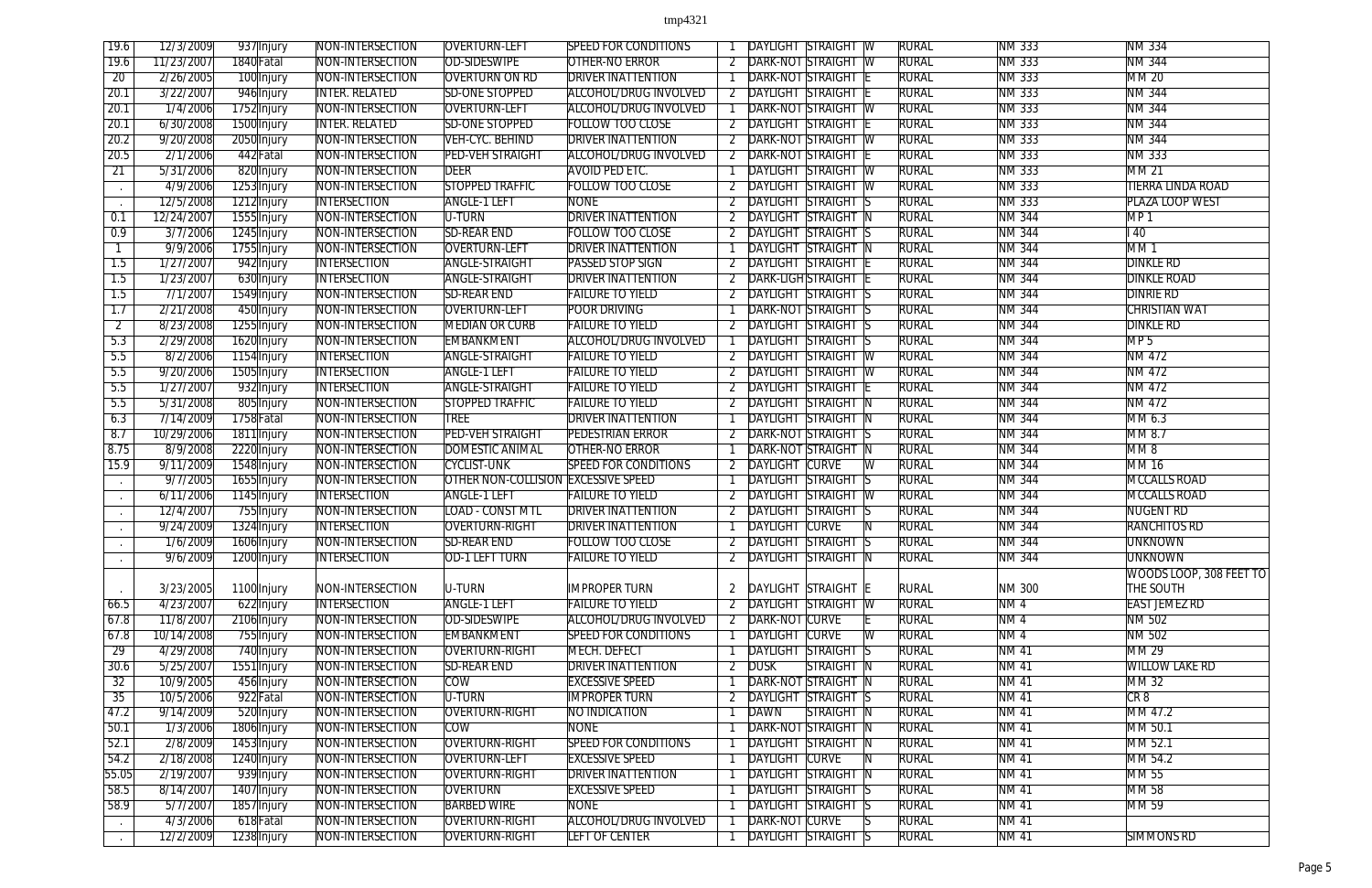|                  | 2/11/2009             | 1502 Injury               | <b>NON-INTERSECTION</b>              | <b>GUARD RAIL</b>                                | <b>ROAD DEFECT</b>                                |   | DAYLIGHT                                   | <b>CURVE</b> |                            | <b>RURAL</b> | <b>NM 41</b>                     | <b>UNKNOWN</b>                |
|------------------|-----------------------|---------------------------|--------------------------------------|--------------------------------------------------|---------------------------------------------------|---|--------------------------------------------|--------------|----------------------------|--------------|----------------------------------|-------------------------------|
| 6                | 3/28/2005             | 1521 Injury               | NON-INTERSECTION                     | <b>OVERTURN-LEFT</b>                             | <b>EXCESSIVE SPEED</b>                            |   | <b>DAYLIGHT STRAIGHT E</b>                 |              |                            | <b>RURAL</b> | NM 472                           | MM 6                          |
|                  | 7/1/2008              | 1215 Injury               | NON-INTERSECTION                     | <b>OTHER NON-COLLISION NONE</b>                  |                                                   |   | <b>DAYLIGHT CURVE</b>                      |              |                            | <b>RURAL</b> | NM 472                           | UK                            |
| 4.98             | 3/31/2008             | 106 Injury                | NON-INTERSECTION                     | OVERTURN-RIGHT                                   | <b>ALCOHOL/DRUG INVOLVED</b>                      |   | <b>DARK-NOT CURVE</b>                      |              |                            | <b>RURAL</b> | NM 475                           | MP <sub>5</sub>               |
| 6.4              | 11/18/2009            | 739 Injury                | NON-INTERSECTION                     | <b>OVERTURN-LEFT</b>                             | <b>EXCESSIVE SPEED</b>                            |   | <b>DAWN</b>                                | <b>CURVE</b> |                            | <b>RURAL</b> | NM 475                           | MM 6.4                        |
|                  | 7/3/2007              | 1516 Injury               | NON-INTERSECTION                     | <b>DEER</b>                                      | <b>NONE</b>                                       |   | <b>DAYLIGHT</b>                            | <b>CURVE</b> |                            | <b>RURAL</b> | <b>NM 475</b>                    | MM <sub>7</sub>               |
| 9.02             | 9/21/2008             | 1647 Injury               | NON-INTERSECTION                     | <b>OVERTURN-LEFT</b>                             | <b>ALCOHOL/DRUG INVOLVED</b>                      |   | <b>DAYLIGHT CURVE</b>                      |              |                            | <b>RURAL</b> | NM 475                           | MM 9.02                       |
| 12.5             | 9/27/2008             | 1537 Injury               | NON-INTERSECTION                     | SD-SIDESWIPE                                     | MECH. DEFECT                                      |   | DAYLIGHT CURVE                             |              |                            | <b>RURAL</b> | NM 475                           | <b>MM12</b>                   |
| $\sim$ $\sim$    | 8/24/2007             | 2106 Injury               | NON-INTERSECTION                     | <b>TREE</b>                                      | <b>ALCOHOL/DRUG INVOLVED</b>                      |   | <b>DARK-NOT CURVE</b>                      |              |                            | <b>RURAL</b> | NM 475                           | <b>CERROS COLORADOS</b>       |
| 2.5              | 9/4/2007              | 1600 Injury               | NON-INTERSECTION                     | <b>FENCE</b>                                     | <b>DRIVER INATTENTION</b>                         |   | <b>DAYLIGHT CURVE</b>                      |              |                            | <b>RURAL</b> | NM 503                           | <b>CR 115</b>                 |
| $\overline{9}$   | 6/16/2008             | 32 Injury                 | NON-INTERSECTION                     | <b>GUARD RAIL</b>                                | <b>DRIVER INATTENTION</b>                         |   | <b>DARK-NOT CURVE</b>                      |              |                            | <b>RURAL</b> | NM 503                           | MM9                           |
| $\overline{9}$   | 1/10/2007             | 356 Injury                | NON-INTERSECTION                     | <b>TELEPHONE POLE</b>                            | <b>DRIVER INATTENTION</b>                         |   | DARK-LIGH STRAIGHT W                       |              |                            | <b>RURAL</b> | NM 503                           | 125 AB SK 503                 |
| 13.25            | 7/20/2008             | 1835 Injury               | NON-INTERSECTION                     | <b>OVERTURN-RIGHT</b>                            | <b>AVOID VEHICLE</b>                              |   | <b>DAYLIGHT CURVE</b>                      |              |                            | <b>RURAL</b> | <b>NM 503</b>                    | <b>MM13</b>                   |
|                  | 4/10/2007             | 1726 Injury               | NON-INTERSECTION                     | <b>FELL OUT</b>                                  | <b>OTHER-NO ERROR</b>                             |   | <b>DAYLIGHT CURVE</b>                      |              |                            | <b>RURAL</b> | NM 503                           | <b>IVJOHAJE RANCH RD</b>      |
| $\sim$           | 4/1/2008              | 1736 Injury               | NON-INTERSECTION                     | DOG                                              | <b>OTHER-NO ERROR</b>                             |   | <b>DAYLIGHT CURVE</b>                      |              |                            | <b>RURAL</b> | NM 503                           | NM 503                        |
|                  | 5/4/2008              | 621 Injury                | NON-INTERSECTION                     | <b>TREE</b>                                      | <b>AVOID VEHICLE</b>                              |   | <b>DAYLIGHT STRAIGHT</b>                   |              | $\overline{\phantom{a}}$ N | <b>RURAL</b> | <b>NM 503</b>                    | <b>NUESTRO CALLEJON RD</b>    |
| $\sim$           | 12/6/2008             | 1438 Injury               | NON-INTERSECTION                     | OD-SIDESWIPE                                     | <b>POOR DRIVING</b>                               |   | <b>DAYLIGHT CURVE</b>                      |              |                            | <b>RURAL</b> | NM 503                           | <b>SUMMER RD</b>              |
| $\overline{1.9}$ | 2/1/2007              | 1950 Injury               | NON-INTERSECTION                     | <b>DRAIN PIPE</b>                                | <b>ALCOHOL/DRUG INVOLVED</b>                      |   | <b>DARK-NOT STRAIGHT W</b>                 |              |                            | <b>RURAL</b> | NM 592                           | MM2                           |
| 2.7              | 3/18/2006             | 1036 Injury               | NON-INTERSECTION                     | <b>TREE</b>                                      | <b>DRIVER INATTENTION</b>                         |   | DARK-NOT CURVE                             |              |                            | <b>RURAL</b> | NM 592                           | MM 2.7                        |
| $\sim$           | 8/12/2007             | 2218 Injury               | NON-INTERSECTION                     | <b>HORSE</b>                                     | <b>NONE</b>                                       |   | <b>DARK-NOT CURVE</b>                      |              |                            | <b>RURAL</b> | NM 592                           | UK                            |
|                  | 3/27/2008             | 2145 Injury               | NON-INTERSECTION                     | <b>IMPROPER PARK</b>                             | <b>DRIVER INATTENTION</b>                         |   | <b>DARK-NOT STRAIGHT</b>                   |              |                            | <b>RURAL</b> | NM 592                           |                               |
| $\sim$           | 11/4/2009             | 1545 Injury               | NON-INTERSECTION                     | <b>ACROSS OPEN AREA</b>                          | <b>DEFECT TIRES</b>                               |   | <b>DAYLIGHT CURVE</b>                      |              |                            | <b>RURAL</b> | NM 592                           | $CR$ 76                       |
| $\sim$           | 6/13/2005             | 1650 Injury               | NON-INTERSECTION                     | OVERTURN                                         | <b>ALCOHOL/DRUG INVOLVED</b>                      |   | <b>DAYLIGHT CURVE</b>                      |              |                            | <b>RURAL</b> | NORTHFORK                        | <b>SOUTHFORK</b>              |
| $\sim$           | 7/2/2009              | 2009 Injury               | NON-INTERSECTION                     | <b>SD-SIDESWIPE</b>                              | <b>FOLLOW TOO CLOSE</b>                           |   | DAYLIGHT STRAIGHT S                        |              |                            | <b>RURAL</b> | <b>NORTHFORK</b>                 | <b>UNKNOWN</b>                |
|                  | 7/21/2009             | 1306 Injury               | NON-INTERSECTION                     | OVERTURN-LEFT                                    | <b>EXCESSIVE SPEED</b>                            |   | <b>DAYLIGHT CURVE</b>                      |              |                            | <b>RURAL</b> | OJO DE LA VACA                   | <b>RANCHOS CANONCETO</b>      |
|                  | 8/1/2005              | 1934 Fatal                | NON-INTERSECTION                     | <b>OVERTURN-RIGHT</b>                            | <b>SPEED FOR CONDITIONS</b>                       |   | <b>DUSK</b>                                | <b>CURVE</b> | W                          | <b>RURAL</b> | OJO DE LA VACA                   | <b>SPRING VALLEY RD.</b>      |
| $\sim$           | 7/17/2009             | 1621 Injury               | NON-INTERSECTION                     | EMBANKMENT                                       | <b>EXCESSIVE SPEED</b>                            |   | <b>DAYLIGHT STRAIGHT W</b>                 |              |                            | <b>RURAL</b> | <b>OLD BACHMAN RD</b>            | <b>CAMINO LA TIERRA</b>       |
|                  |                       |                           |                                      |                                                  |                                                   |   |                                            |              |                            |              |                                  | <b>CAMINO DEL PINONES JUN</b> |
| $\sim$           | 2/5/2005              | 1837 Injury               | NON-INTERSECTION                     | <b>TREE</b>                                      | ALCOHOL/DRUG INVOLVED                             |   | DARK-NOT STRAIGHT E                        |              |                            | <b>RURAL</b> | OLD DENVER HWY                   |                               |
|                  | 1/15/2007             | 1215 Injury               | <b>INTER. RELATED</b>                | <b>SD-ONE STOPPED</b>                            | <b>FOLLOW TOO CLOSE</b>                           |   | <b>DAYLIGHT STRAIGHT S</b>                 |              |                            | <b>RURAL</b> | <b>PARKDSIDE DR</b>              | CAMINO LA TIERRA              |
|                  | 4/18/2006             | 2056 Injury               | NON-INTERSECTION                     | <b>OVERTURN-RIGHT</b>                            | <b>SPEED FOR CONDITIONS</b>                       |   | <b>DARK-NOT CURVE</b>                      |              |                            | <b>RURAL</b> | <b>PASEO DE RIVER</b>            | <b>COLONY DR</b>              |
|                  | 5/31/2008             | 512 Injury                | NON-INTERSECTION                     | <b>OVERTURN-LEFT</b>                             | <b>EXCESSIVE SPEED</b>                            |   | DARK-NOT CURVE                             |              |                            | <b>RURAL</b> | <b>PASEO DE RIVER</b>            | <b>NM 599</b>                 |
|                  | 11/19/2006            | 1507 Injury               | NON-INTERSECTION                     | <b>SD-REAR END</b>                               | <b>DRIVER INATTENTION</b>                         |   | 2 DAYLIGHT CURVE                           |              | $\overline{\mathsf{S}}$    | <b>RURAL</b> | <b>PASEO NOPAL</b>               | <b>BUCKMAN RD</b>             |
|                  | 10/1/2006             | 2020 Injury               | NON-INTERSECTION                     | <b>OVERTURN-RIGHT</b>                            | ALCOHOL/DRUG INVOLVED                             |   | <b>DARK-LIGH STRAIGHT W</b>                |              |                            | <b>RURAL</b> | <b>RANCH ROAD</b>                | <b>US 285</b>                 |
|                  | 1/21/2005             | 1234 Injury               | NON-INTERSECTION                     | <b>OVERTURN-LEFT</b>                             | <b>SPEED FOR CONDITIONS</b>                       |   | DAYLIGHT CURVE                             |              |                            | <b>RURAL</b> | <b>RAWHIDE DR</b>                | CAMINO LA TIERRA RD           |
|                  | 3/23/2006             | 1330 Injury               | NON-INTERSECTION                     | <b>OVERTURN-RIGHT</b>                            | <b>EXCESSIVE SPEED</b>                            |   | <b>DAYLIGHT CURVE</b>                      |              |                            | <b>RURAL</b> | <b>RENDIJA RD</b>                | <b>PASEO PENASCO</b>          |
| $\sim$           | 6/21/2007             | 2050 Injury               | NON-INTERSECTION                     | <b>OVERTURN-RIGHT</b>                            | <b>EXCESSIVE SPEED</b>                            |   | <b>DARK-NOT CURVE</b>                      |              | IW                         | <b>RURAL</b> | <b>RITO GUICCI</b>               | <b>UK</b>                     |
|                  | 10/22/2005            | 1512 Injury               | NON-INTERSECTION                     | <b>PED-VEH BACK</b>                              | <b>OTHER-NO ERROR</b>                             | 2 | <b>DAYLIGHT STRAIGHT</b>                   |              |                            | <b>RURAL</b> | <b>RIVERSIDE LP</b>              | ŪΚ                            |
|                  |                       |                           |                                      |                                                  |                                                   |   |                                            |              |                            |              |                                  | 1750 SAN ISIDRO CROSSING      |
| $\sim$           | 4/5/2007              | 130 Injury                | NON-INTERSECTION                     | OVERTURN ON RD                                   | ALCOHOL/DRUG INVOLVED                             |   | DARK-NOT STRAIGHT N                        |              |                            | <b>RURAL</b> | <b>SAN ISIDRO CROSSING</b>       |                               |
|                  | 12/10/2008            | 1306 Injury               | NON-INTERSECTION                     | OD-HEAD ON COLL.                                 | <b>SPEED FOR CONDITIONS</b>                       |   | 2 DAYLIGHT CURVE                           |              |                            | <b>RURAL</b> | <b>SAN JUAN RANCH RD</b>         | <b>TACO RD</b>                |
| $\sim$           | 6/17/2008             | 854 Injury                | NON-INTERSECTION                     | VEH-CYC. ANGLE                                   | <b>IMP. OVERTAKING</b>                            |   | 2 DAYLIGHT STRAIGHT N                      |              |                            | <b>RURAL</b> | <b>SAN YSIDRO CROSSING</b>       | $CR$ 70                       |
| $\sim$           | 8/16/2005             | 1930 Injury               | NON-INTERSECTION                     | OVERTURN                                         | <b>ALCOHOL/DRUG INVOLVED</b>                      |   | <b>DAYLIGHT CURVE</b>                      |              |                            | <b>RURAL</b> | SANTA CRUZ LAKE OVERL SR 503     |                               |
|                  | 12/23/2009            | 724 Injury                | NON-INTERSECTION                     | <b>OVERTURN-LEFT</b>                             | <b>EXCESSIVE SPEED</b>                            |   | <b>DAWN</b>                                | <b>CURVE</b> |                            | <b>RURAL</b> | <b>SHENANDOAH TRAIL</b>          | LOMA ORIENTE                  |
| $\sim$           | 5/28/2007             | 2053 Fatal                | <b>INTERSECTION</b>                  | <b>PROPER PARK</b>                               | ALCOHOL/DRUG INVOLVED                             | 2 | DARK-NOT STRAIGHT N                        |              |                            | <b>RURAL</b> | SOUTH MEADOWS ROAD RUFINA STREET |                               |
| $\sim$           | 3/22/2008             | 1540 Injury               | NON-INTERSECTION                     | OVERTURN                                         | <b>EXCESSIVE SPEED</b>                            |   | <b>DAYLIGHT CURVE</b>                      |              |                            | <b>RURAL</b> | <b>STEEPLE CHASE</b>             | <b>CLYDESDALE</b>             |
|                  | 7/5/2008              | 1140 Injury               | NON-INTERSECTION                     | <b>OVERTURN-LEFT</b>                             | <b>ALCOHOL/DRUG INVOLVED</b>                      |   | <b>DAYLIGHT CURVE</b>                      |              |                            | <b>RURAL</b> | <b>TUNYO PO</b>                  | UK                            |
|                  | 1/17/2009             | 1649 Injury               | NON-INTERSECTION                     | <b>PED-VEH STRAIGHT</b>                          | <b>PEDESTRIAN ERROR</b>                           |   | 2 DAYLIGHT CURVE                           |              |                            | <b>RURAL</b> | <b>VICKSVILLE RD</b>             | EM 216 B 4                    |
|                  | 12/9/2008             | 1105 Injury               | <b>INTERSECTION</b>                  | <b>ANGLE-1 LEFT</b>                              | <b>FAILURE TO YIELD</b>                           |   | <b>DAYLIGHT STRAIGHT N</b>                 |              |                            | <b>RURAL</b> | <b>W GUTIERREZ</b>               | <b>US 285</b>                 |
|                  | 4/8/2005              | 225 Injury                | NON-INTERSECTION                     | <b>DITCH</b>                                     | <b>DRIVER INATTENTION</b>                         |   | <b>DARK-NOT CURVE</b>                      |              |                            | <b>RURAL</b> | <b>WALDO MESA RD</b>             | <b>KEMP RD</b>                |
|                  | 8/7/2005<br>5/14/2006 | 1205 Injury<br>2131 Fatal | NON-INTERSECTION<br>NON-INTERSECTION | <b>OVERTURN-RIGHT</b><br><b>PED-VEH STRAIGHT</b> | <b>EXCESSIVE SPEED</b><br><b>PEDESTRIAN ERROR</b> |   | <b>DAYLIGHT CURVE</b><br>DARK-NOT STRAIGHT |              |                            | <b>RURAL</b> | <b>WILDFIRE WAY</b>              | $\overline{\text{UK}}$        |
|                  |                       |                           |                                      |                                                  |                                                   | 2 |                                            |              |                            | <b>RURAL</b> | WOGO WII                         |                               |